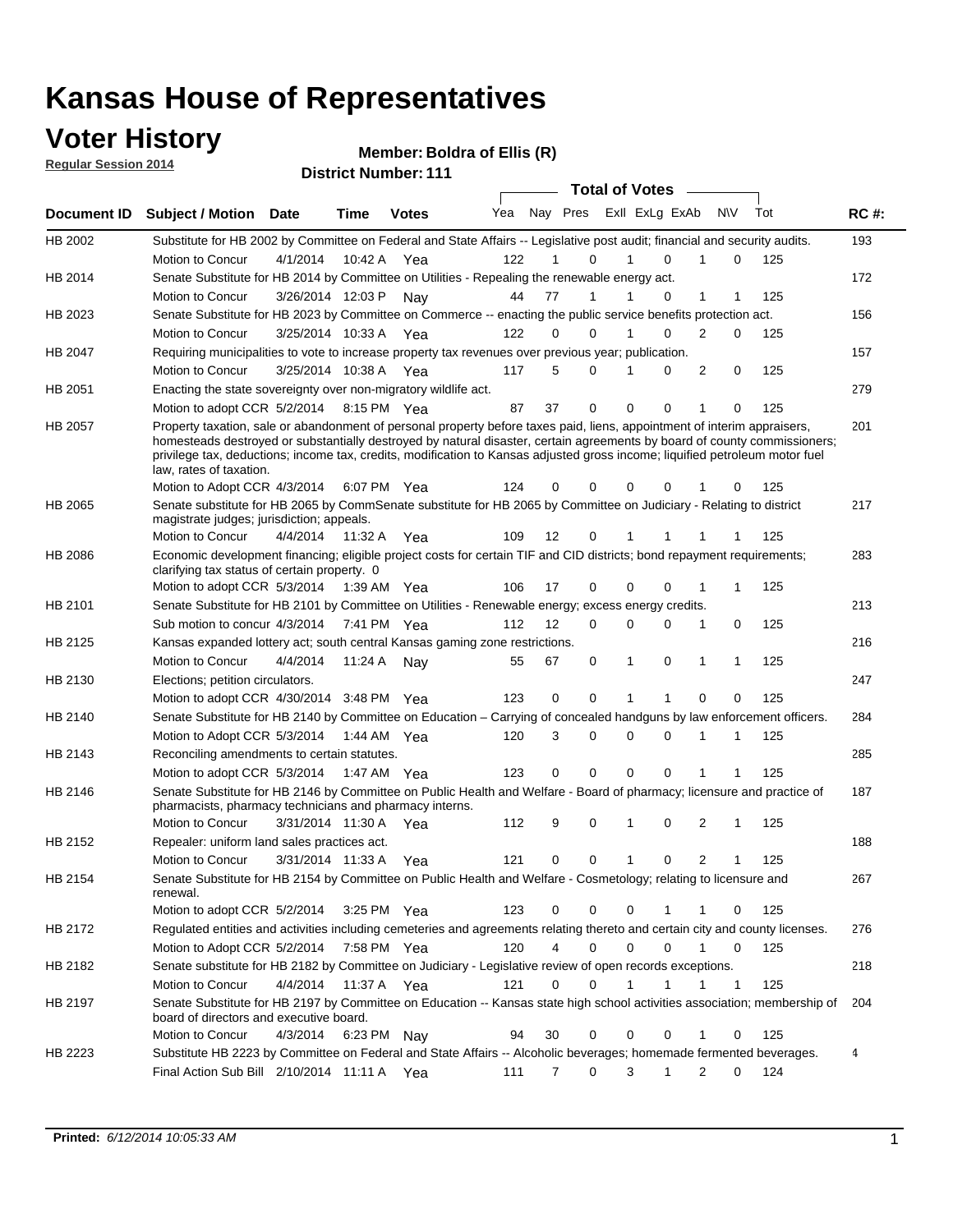### **Voter History**

**Regular Session 2014**

| noguiai ocoolori zu in |                                                                                                                                                                                                                                                                                                                                                                                                                                                                                                                                                                                                                                                                                                                                                                                                                                                                                                                 |                       |             | <b>District Number: 111</b> |     |                |                         |              |          |                |             |     |             |
|------------------------|-----------------------------------------------------------------------------------------------------------------------------------------------------------------------------------------------------------------------------------------------------------------------------------------------------------------------------------------------------------------------------------------------------------------------------------------------------------------------------------------------------------------------------------------------------------------------------------------------------------------------------------------------------------------------------------------------------------------------------------------------------------------------------------------------------------------------------------------------------------------------------------------------------------------|-----------------------|-------------|-----------------------------|-----|----------------|-------------------------|--------------|----------|----------------|-------------|-----|-------------|
|                        |                                                                                                                                                                                                                                                                                                                                                                                                                                                                                                                                                                                                                                                                                                                                                                                                                                                                                                                 |                       |             |                             |     |                | <b>Total of Votes</b>   |              |          |                |             |     |             |
| <b>Document ID</b>     | <b>Subject / Motion Date</b>                                                                                                                                                                                                                                                                                                                                                                                                                                                                                                                                                                                                                                                                                                                                                                                                                                                                                    |                       | <b>Time</b> | <b>Votes</b>                | Yea |                | Nay Pres ExII ExLg ExAb |              |          | <b>NIV</b>     |             | Tot | <b>RC#:</b> |
| HB 2223                | Substitute for HB 2223 by Committee on Federal and State Affairs—Alcoholic beverages; homemade fermented beverages;<br>microbrewery gallonage expanded; liquor license length of citizenship.                                                                                                                                                                                                                                                                                                                                                                                                                                                                                                                                                                                                                                                                                                                   |                       |             |                             |     |                |                         |              |          |                |             |     | 205         |
|                        | Motion to Concur                                                                                                                                                                                                                                                                                                                                                                                                                                                                                                                                                                                                                                                                                                                                                                                                                                                                                                | 4/3/2014              |             | 6:27 PM Yea                 | 115 | 9              | 0                       | 0            | 0        |                | 0           | 125 |             |
| HB 2231                | Senate Substitute for Substitute for HB 2231 by Committee on Ways and Means - Appropriations for FY 2014, FY 2015, FY<br>2016, FY 2017 and FY 2018 for various state agencies; capital improvement projects; claims against the state.<br>Motion to adopt CCR 5/2/2014                                                                                                                                                                                                                                                                                                                                                                                                                                                                                                                                                                                                                                          |                       |             | 9:48 PM Yea                 | 70  | 54             | $\Omega$                | 0            | $\Omega$ | 1              | 0           | 125 | 282         |
|                        |                                                                                                                                                                                                                                                                                                                                                                                                                                                                                                                                                                                                                                                                                                                                                                                                                                                                                                                 |                       |             |                             |     |                |                         |              |          |                |             |     |             |
| HB 2246                | Substitute for HB 2246 by Committee on Commerce, Labor and Economic Development - Peer review for certain licensed<br>technical professions.<br><b>EFA Sub Bill</b>                                                                                                                                                                                                                                                                                                                                                                                                                                                                                                                                                                                                                                                                                                                                             | 2/21/2014 1:34 PM Yea |             |                             | 120 | 0              | $\Omega$                |              | 0        | 2              |             | 124 | 38          |
| HB 2246                | Substitute for HB 2246 by Committee on Commerce, Labor and Economic Development - Peer review for certain licensed                                                                                                                                                                                                                                                                                                                                                                                                                                                                                                                                                                                                                                                                                                                                                                                              |                       |             |                             |     |                |                         |              |          |                |             |     | 260         |
|                        | technical professions.                                                                                                                                                                                                                                                                                                                                                                                                                                                                                                                                                                                                                                                                                                                                                                                                                                                                                          |                       |             |                             |     |                | 0                       | 0            |          | 0              |             |     |             |
|                        | Motion to Concur                                                                                                                                                                                                                                                                                                                                                                                                                                                                                                                                                                                                                                                                                                                                                                                                                                                                                                | 5/2/2014              |             | 11:40 A Yea                 | 124 | 0              |                         |              |          |                | 0           | 125 |             |
| HB 2272                | Kansas expanded lottery act; southeast Kansas gaming zone; privilege fee and investment threshold amount reduced.                                                                                                                                                                                                                                                                                                                                                                                                                                                                                                                                                                                                                                                                                                                                                                                               |                       |             |                             |     |                |                         |              |          |                |             |     | 200         |
|                        | Motion to Concur                                                                                                                                                                                                                                                                                                                                                                                                                                                                                                                                                                                                                                                                                                                                                                                                                                                                                                | 4/2/2014              |             | 4:18 PM Yea                 | 84  | 36             | $\mathbf 0$             | 0            | 0        |                | 4           | 125 |             |
| HB 2296                | Campaign finance; permitted uses of campaign funds; increased exemption amount for certain candidates; contributor<br>information; lobbyist filings.                                                                                                                                                                                                                                                                                                                                                                                                                                                                                                                                                                                                                                                                                                                                                            |                       |             |                             |     |                |                         |              |          |                |             |     | 248         |
|                        | Motion to adopt CCR 4/30/2014 3:53 PM Yea                                                                                                                                                                                                                                                                                                                                                                                                                                                                                                                                                                                                                                                                                                                                                                                                                                                                       |                       |             |                             | 119 | 4              | $\mathbf 0$             | 1            |          | 0              | 0           | 125 |             |
| HB 2296                | Campaign finance; permitted uses of campaign funds; increased exemption amount for certain candidates; contributor<br>information; lobbyist filings.                                                                                                                                                                                                                                                                                                                                                                                                                                                                                                                                                                                                                                                                                                                                                            |                       |             |                             |     |                |                         |              |          |                |             |     | 287         |
|                        | Motion to Override<br>Veto                                                                                                                                                                                                                                                                                                                                                                                                                                                                                                                                                                                                                                                                                                                                                                                                                                                                                      | 5/30/2014 10:24 A     |             | Yea                         | 96  | 5              | 0                       | $\mathbf 0$  | $\Omega$ | 0              | 24          | 125 |             |
| HB 2298                | Senate Sub for HB 2298 by Committee on Judiciary - Uniform controlled substances act. Senate Sub for HB 2298 by<br>Committee on Judiciary - Uniform controlled substances act.                                                                                                                                                                                                                                                                                                                                                                                                                                                                                                                                                                                                                                                                                                                                  |                       |             |                             |     |                |                         |              |          |                |             |     | 209         |
|                        | Motion to Concur                                                                                                                                                                                                                                                                                                                                                                                                                                                                                                                                                                                                                                                                                                                                                                                                                                                                                                | 4/3/2014              |             | 6:40 PM Yea                 | 123 |                | $\mathbf 0$             | $\mathbf 0$  | $\Omega$ |                | $\mathbf 0$ | 125 |             |
| HB 2303                | Relating to driver's license fees; driving under the influence equipment fund.                                                                                                                                                                                                                                                                                                                                                                                                                                                                                                                                                                                                                                                                                                                                                                                                                                  |                       |             |                             |     |                |                         |              |          |                |             |     | 1           |
|                        | Motion to adopt CCR 1/22/2014 11:45 A Yea                                                                                                                                                                                                                                                                                                                                                                                                                                                                                                                                                                                                                                                                                                                                                                                                                                                                       |                       |             |                             | 109 | 11             | 0                       | 1            | 0        | 4              | 0           | 125 |             |
| HB 2312                | Local governments; investment of idle funds; changes.                                                                                                                                                                                                                                                                                                                                                                                                                                                                                                                                                                                                                                                                                                                                                                                                                                                           |                       |             |                             |     |                |                         |              |          |                |             |     | 253         |
|                        | Motion to Concur                                                                                                                                                                                                                                                                                                                                                                                                                                                                                                                                                                                                                                                                                                                                                                                                                                                                                                | 5/1/2014              |             | 4:31 PM Yea                 | 123 | $\overline{2}$ | $\Omega$                | $\Omega$     | $\Omega$ | $\Omega$       | $\Omega$    | 125 |             |
| HB 2338                | Substitute for HB 2338 by Committee on Ways and Means - Judicial branch; supplemental appropriation for fiscal year 2015,<br>judiciary operations; increasing various docket fees and creating new docket fees; annually, allowing the allocation of a budget<br>for each judicial district court operations, chief judge would have the authority to expend funds as necessary to carry out the<br>functions of such district if such chief judge elected to do so, including establishing what court personnel are necessary and<br>their compensation; district court judges in judicial district elect chief judge and court of appeals judges elect chief judge of the<br>court of appeals; district judge and district magistrate judge vacancies; statutory authority for longevity bonus for judicial<br>branch employees repealed; nonseverability clause.<br>Motion to Adopt CCR 4/4/2014 7:17 PM Yea |                       |             |                             | 66  | 57             | 0                       | 0            | 0        | 2              | 0           | 125 | 229         |
| HB 2378                | Senate Substitute for HB 2378 by Committee on Assessment and Taxation - Providing sales tax exemption for sales of certain 189<br>machinery and equipment used for surface mining activities.                                                                                                                                                                                                                                                                                                                                                                                                                                                                                                                                                                                                                                                                                                                   |                       |             |                             |     |                |                         |              |          |                |             |     |             |
|                        | Motion to Concur                                                                                                                                                                                                                                                                                                                                                                                                                                                                                                                                                                                                                                                                                                                                                                                                                                                                                                | 3/31/2014 11:35 A     |             | Yea                         | 117 | 4              | 0                       | 1            | 0        | 2              |             | 125 |             |
| HB 2389                | Senate Substitute for HB 2389 by Committee on Judiciary - Crimes and criminal procedure; mistreatment of a dependent adult 277<br>or an elder person; RICO; warrants; discharge of certain persons; appeals.                                                                                                                                                                                                                                                                                                                                                                                                                                                                                                                                                                                                                                                                                                    |                       |             |                             |     |                |                         |              |          |                |             |     |             |
|                        | Motion to Adopt CCR 5/2/2014 8:05 PM Yea                                                                                                                                                                                                                                                                                                                                                                                                                                                                                                                                                                                                                                                                                                                                                                                                                                                                        |                       |             |                             | 123 |                | 0                       | 0            | 0        | 1              | 0           | 125 |             |
| HB 2398                | Relating to the Kansas revised limited liability company act.                                                                                                                                                                                                                                                                                                                                                                                                                                                                                                                                                                                                                                                                                                                                                                                                                                                   |                       |             |                             |     |                |                         |              |          |                |             |     | 28          |
|                        | <b>Final Action</b><br>Amended                                                                                                                                                                                                                                                                                                                                                                                                                                                                                                                                                                                                                                                                                                                                                                                                                                                                                  | 2/21/2014 11:13 A Yea |             |                             | 120 | 1              | 0                       | 1            | 0        | $\overline{c}$ | 0           | 124 |             |
| HB 2402                | National day of the cowboy.                                                                                                                                                                                                                                                                                                                                                                                                                                                                                                                                                                                                                                                                                                                                                                                                                                                                                     |                       |             |                             |     |                |                         |              |          |                |             |     | 163         |
|                        | <b>Final Action</b>                                                                                                                                                                                                                                                                                                                                                                                                                                                                                                                                                                                                                                                                                                                                                                                                                                                                                             | 3/26/2014 10:55 A     |             | Yea                         | 116 | 7              | 0                       | 1            | 0        | $\mathbf 1$    | 0           | 125 |             |
| HB 2417                | Expansion of rural opportunity zones.                                                                                                                                                                                                                                                                                                                                                                                                                                                                                                                                                                                                                                                                                                                                                                                                                                                                           |                       |             |                             |     |                |                         |              |          |                |             |     | 61          |
|                        | <b>Final Action</b><br>Amended                                                                                                                                                                                                                                                                                                                                                                                                                                                                                                                                                                                                                                                                                                                                                                                                                                                                                  | 2/27/2014 10:16 A     |             | Yea                         | 104 | 19             | 0                       | 0            | 0        | 1              | 0           | 124 |             |
| HB 2418                | Adult care home licensure act; removal of outdated rule and regulation reference.                                                                                                                                                                                                                                                                                                                                                                                                                                                                                                                                                                                                                                                                                                                                                                                                                               |                       |             |                             |     |                |                         |              |          |                |             |     | 6           |
|                        | <b>Final Action</b>                                                                                                                                                                                                                                                                                                                                                                                                                                                                                                                                                                                                                                                                                                                                                                                                                                                                                             | 2/12/2014 11:20 A     |             | Yea                         | 121 | 0              | 0                       | $\mathbf{1}$ | 0        | 2              | 0           | 124 |             |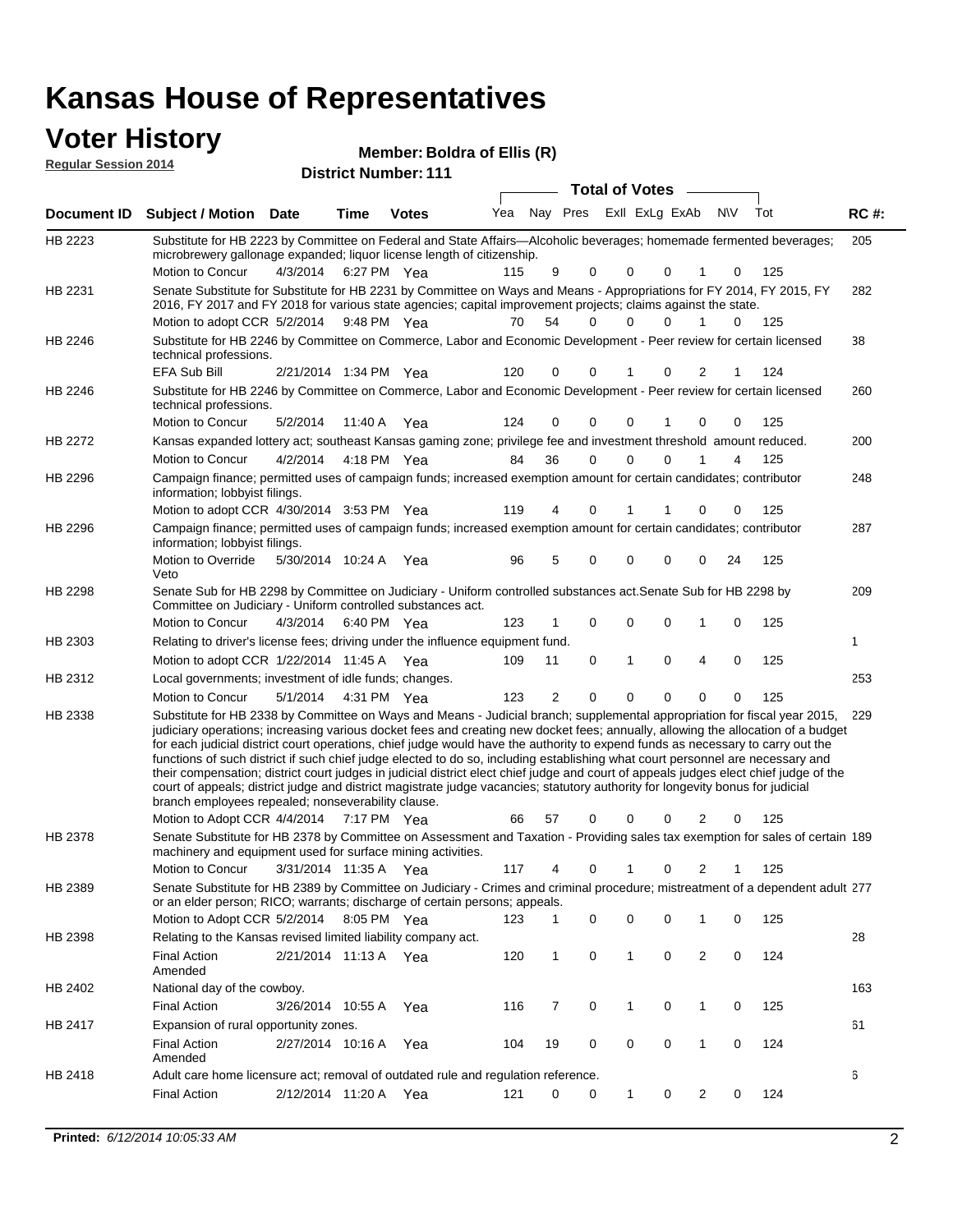### **Voter History**

**Regular Session 2014**

#### **Boldra of Ellis (R)**

|             |                                                                                                                                                                                                                                                                                                                                                      |                       |             | <b>DISUILLINUIIINGI. III</b> |     |    |          | <b>Total of Votes</b> |                |                         |              |     |                |
|-------------|------------------------------------------------------------------------------------------------------------------------------------------------------------------------------------------------------------------------------------------------------------------------------------------------------------------------------------------------------|-----------------------|-------------|------------------------------|-----|----|----------|-----------------------|----------------|-------------------------|--------------|-----|----------------|
| Document ID | <b>Subject / Motion Date</b>                                                                                                                                                                                                                                                                                                                         |                       | Time        | <b>Votes</b>                 | Yea |    | Nay Pres |                       | Exll ExLg ExAb |                         | <b>NV</b>    | Tot | <b>RC#:</b>    |
| HB 2418     | Kansas department for aging and disability services; adult care homes                                                                                                                                                                                                                                                                                |                       |             |                              |     |    |          |                       |                |                         |              |     | 221            |
|             | Motion to Concur                                                                                                                                                                                                                                                                                                                                     | 4/4/2014              | 11:49 A     | Yea                          | 122 | 0  | 0        | 1                     | 1              | 1                       | 0            | 125 |                |
| HB 2419     | City annexation; fire district territory; detachment.                                                                                                                                                                                                                                                                                                |                       |             |                              |     |    |          |                       |                |                         |              |     | 120            |
|             | <b>Final Action</b>                                                                                                                                                                                                                                                                                                                                  | 3/17/2014 11:19 A     |             | Yea                          | 122 | 0  | 0        | $\mathbf 0$           | 0              | $\overline{2}$          | $\mathbf{1}$ | 125 |                |
| HB 2419     | City annexation; fire district territory; detachment.                                                                                                                                                                                                                                                                                                |                       |             |                              |     |    |          |                       |                |                         |              |     | 196            |
|             | Motion to Concur                                                                                                                                                                                                                                                                                                                                     | 4/2/2014              | 10:32 A Yea |                              | 122 | 0  | 0        | $\mathbf 0$           | 0              | 2                       | $\mathbf{1}$ | 125 |                |
| HB 2420     | School crossing guards.                                                                                                                                                                                                                                                                                                                              |                       |             |                              |     |    |          |                       |                |                         |              |     | 5              |
|             | <b>Final Action</b><br>Amended                                                                                                                                                                                                                                                                                                                       | 2/10/2014 11:12 A     |             | Yea                          | 118 | 0  | 0        | 3                     | 1              | $\overline{2}$          | 0            | 124 |                |
| HB 2420     | School crossing guards.                                                                                                                                                                                                                                                                                                                              |                       |             |                              |     |    |          |                       |                |                         |              |     | 197            |
|             | Motion to Concur                                                                                                                                                                                                                                                                                                                                     | 4/2/2014              | 10:34 A     | Yea                          | 123 | 0  | 0        | 0                     | 0              | $\overline{\mathbf{c}}$ | 0            | 125 |                |
| HB 2422     | Defining watercraft for purposes of taxation.                                                                                                                                                                                                                                                                                                        |                       |             |                              |     |    |          |                       |                |                         |              |     | 14             |
|             | <b>Final Action</b><br>Amended                                                                                                                                                                                                                                                                                                                       | 2/14/2014 11:13 A     |             | Yea                          | 118 | 0  | 0        | 2                     | $\mathbf 0$    | $\overline{4}$          | 0            | 124 |                |
| HB 2424     | Robert G. (Bob) Bethell interchange.                                                                                                                                                                                                                                                                                                                 |                       |             |                              |     |    |          |                       |                |                         |              |     | 85             |
|             | <b>EFA Sub Bill</b>                                                                                                                                                                                                                                                                                                                                  | 2/27/2014 4:03 PM Yea |             |                              | 119 | 4  | 0        | 0                     | 0              | 1                       | 0            | 124 |                |
| HB 2424     | Substitute for HB 2424 by Committee on Transportation - Designating the Robert G. (Bob) Bethell interchange; the SGT David 190<br>Enzbrenner memorial highway; t the Pack S Clair highway; the ancient Indian traders trail; the Harper county veterans<br>memorial highway; the Bonnie Huy memorial highway; the Bonnie Sharp memorial interchange. |                       |             |                              |     |    |          |                       |                |                         |              |     |                |
|             | Motion to Concur                                                                                                                                                                                                                                                                                                                                     | 3/31/2014 11:37 A Yea |             |                              | 117 | 3  | 0        | $\mathbf{1}$          | 0              | $\overline{2}$          | 2            | 125 |                |
| HB 2429     | Making the water conservation program part of and supplemental to the Kansas water appropriation act.                                                                                                                                                                                                                                                |                       |             |                              |     |    |          |                       |                |                         |              |     | $\overline{7}$ |
|             | <b>Final Action</b><br>Amended                                                                                                                                                                                                                                                                                                                       | 2/12/2014 11:22 A     |             | Yea                          | 121 | 0  | 0        | 1                     | $\Omega$       | $\overline{2}$          | 0            | 124 |                |
| HB 2430     | Promoting employment across Kansas act; benefits.                                                                                                                                                                                                                                                                                                    |                       |             |                              |     |    |          |                       |                |                         |              |     | 90             |
|             | EFA Sub Bill                                                                                                                                                                                                                                                                                                                                         | 2/27/2014 4:08 PM Yea |             |                              | 110 | 13 | 0        | $\mathbf 0$           | 0              | 1                       | 0            | 124 |                |
| HB 2430     | Substitute for HB 2430 by Committee on Commerce, Labor and Economic Development - Promoting employment across<br>Kansas act; benefits.                                                                                                                                                                                                               |                       |             |                              |     |    |          |                       |                |                         |              |     | 278            |
|             | Motion to adopt CCR 5/2/2014 8:09 PM Yea                                                                                                                                                                                                                                                                                                             |                       |             |                              | 114 | 10 | 0        | 0                     | 0              | 1                       | 0            | 125 |                |
| HB 2433     | Relating to the Kansas uniform securities act.                                                                                                                                                                                                                                                                                                       |                       |             |                              |     |    |          |                       |                |                         |              |     | 62             |
|             | <b>Final Action</b><br>Amended                                                                                                                                                                                                                                                                                                                       | 2/27/2014 10:17 A Yea |             |                              | 123 | 0  | 0        | $\mathbf 0$           | $\mathbf 0$    | 1                       | 0            | 124 |                |
| HB 2433     | Relating to the Kansas uniform securities act.                                                                                                                                                                                                                                                                                                       |                       |             |                              |     |    |          |                       |                |                         |              |     | 243            |
|             | Motion to adopt CCR 4/30/2014 3:27 PM Yea                                                                                                                                                                                                                                                                                                            |                       |             |                              | 123 | 0  | 0        | 1                     | 1              | $\mathbf 0$             | 0            | 125 |                |
| HB 2436     | Substitute for HB 2436 by Committee on Vision 2020 - Boards of cosmetology and barbering; agreements on inspectors of<br>dual-licensed facilities.                                                                                                                                                                                                   |                       |             |                              |     |    |          |                       |                |                         |              |     | 19             |
|             | Final Action Sub Bill 2/19/2014 11:32 A                                                                                                                                                                                                                                                                                                              |                       |             | Yea                          | 122 | 0  | 0        | 0                     | 0              | $\overline{2}$          | 0            | 124 |                |
| HB 2436     | Substitute for HB 2436 by Committee on Vision 2020 - Boards of cosmetology and barbering; agreements on inspectors of<br>dual-licensed facilities.                                                                                                                                                                                                   |                       |             |                              |     |    |          |                       |                |                         |              |     | 206            |
|             | Motion to Concur                                                                                                                                                                                                                                                                                                                                     | 4/3/2014              |             | 6:30 PM Yea                  | 117 | 7  | 0        | 0                     | 0              | 1                       | 0            | 125 |                |
| HB 2440     | Emerging industry investment act; treatment of certain bioscience companies.                                                                                                                                                                                                                                                                         |                       |             |                              |     |    |          |                       |                |                         |              |     | 39             |
|             | <b>Emergency Final</b><br>Action                                                                                                                                                                                                                                                                                                                     | 2/21/2014 1:36 PM Yea |             |                              | 116 | 4  | 0        | $\mathbf{1}$          | 0              | 2                       | $\mathbf{1}$ | 124 |                |
| HB 2442     | Escalating penalties for repeat felony evade and elude cases.                                                                                                                                                                                                                                                                                        |                       |             |                              |     |    |          |                       |                |                         |              |     | 107            |
|             | EFA Sub Bill                                                                                                                                                                                                                                                                                                                                         | 2/27/2014 4:32 PM Yea |             |                              | 111 | 12 | 0        | 0                     | 0              | 1                       | 0            | 124 |                |
| HB 2444     | Spendthrift trusts.                                                                                                                                                                                                                                                                                                                                  |                       |             |                              |     |    |          |                       |                |                         |              |     | 36             |
|             | <b>Emergency Final</b><br><b>Action Amend</b>                                                                                                                                                                                                                                                                                                        | 2/21/2014 1:32 PM Yea |             |                              | 120 | 0  | 0        | $\mathbf{1}$          | 0              | $\overline{2}$          | $\mathbf{1}$ | 124 |                |
| HB 2444     | Spendthrift trusts.                                                                                                                                                                                                                                                                                                                                  |                       |             |                              |     |    |          |                       |                |                         |              |     | 198            |
|             | Motion to Concur                                                                                                                                                                                                                                                                                                                                     | 4/2/2014              | 10:37 A     | Yea                          | 123 | 0  | 0        | 0                     | 0              | $\overline{2}$          | 0            | 125 |                |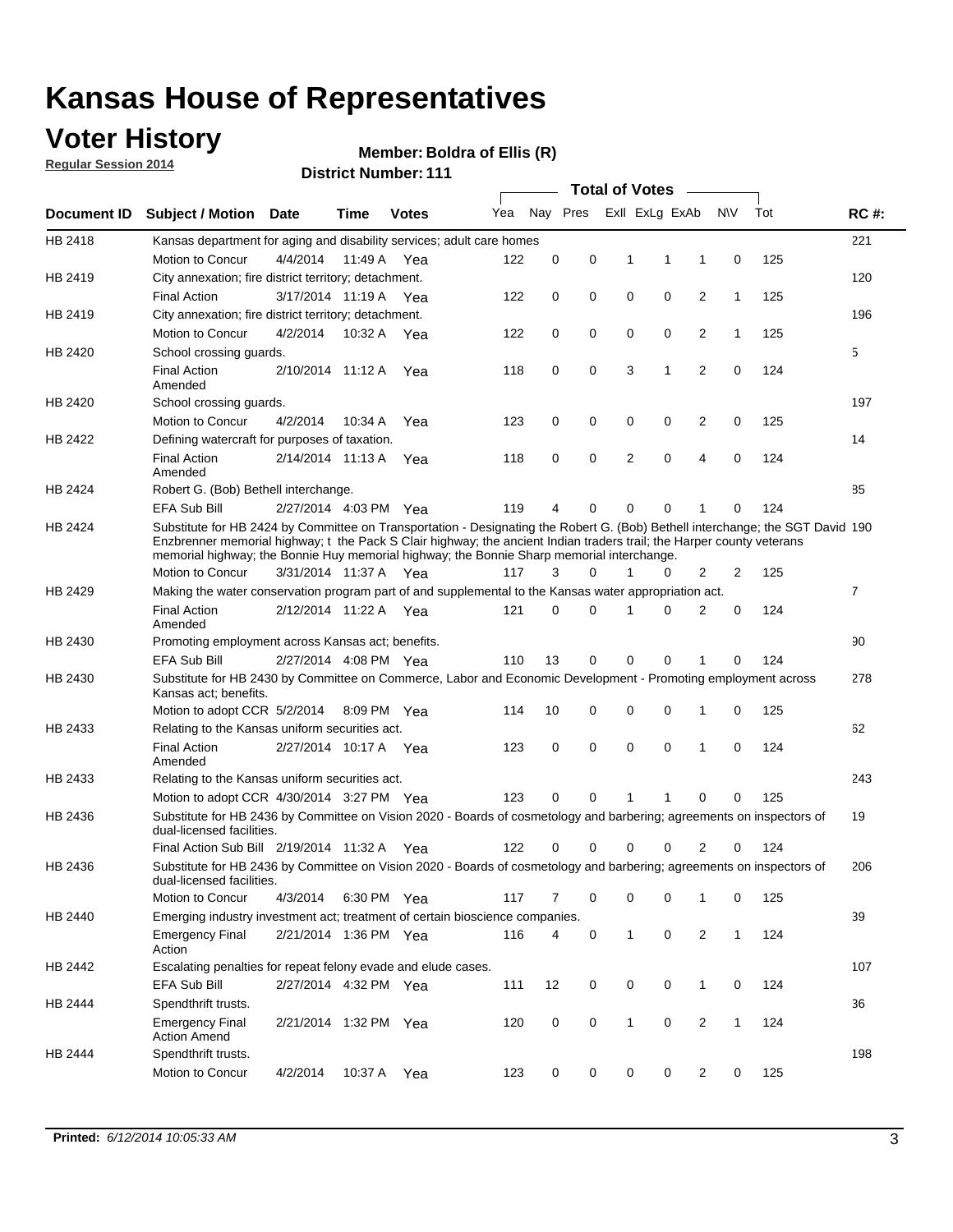#### **Voter History Regular Session 2014**

| Member: Boldra of Ellis (R) |  |
|-----------------------------|--|
|-----------------------------|--|

|                |                                                                                                                                                                                                                                                                                                                                 |                       |      |             |     |          |             | <b>Total of Votes</b> |             |                |             |     |             |
|----------------|---------------------------------------------------------------------------------------------------------------------------------------------------------------------------------------------------------------------------------------------------------------------------------------------------------------------------------|-----------------------|------|-------------|-----|----------|-------------|-----------------------|-------------|----------------|-------------|-----|-------------|
|                | Document ID Subject / Motion Date                                                                                                                                                                                                                                                                                               |                       | Time | Votes       | Yea | Nay Pres |             | Exll ExLg ExAb        |             |                | <b>NV</b>   | Tot | <b>RC#:</b> |
| <b>HB 2445</b> | Allowing for criminal discovery materials to be provided to defendant or defendant's counsel.                                                                                                                                                                                                                                   |                       |      |             |     |          |             |                       |             |                |             |     | 63          |
|                | <b>Final Action</b><br>Amended                                                                                                                                                                                                                                                                                                  | 2/27/2014 10:19 A Yea |      |             | 123 | 0        | 0           | 0                     | 0           | 1              | 0           | 124 |             |
| HB 2446        | District courts; court trustee operations fund. judicial process; concerning sentencing dispositions, probation and postrelease<br>supervision; concerning expungement of driving under the influence and criminal refusal convictions; concerning trials,<br>conduct of jury after case is submitted.                          |                       |      |             |     |          |             |                       |             |                |             |     | 8           |
|                | <b>Final Action</b>                                                                                                                                                                                                                                                                                                             | 2/12/2014 11:23 A Yea |      |             | 121 | 0        | 0           |                       | 0           | 2              | 0           | 124 |             |
| HB 2446        | Senate Substitute for HB 2446 by Committee on Judiciary - Courts; allocating moneys from driver's license fees to judicial<br>branch nonjudicial salary adjustment fund; allowing chief justice to authorize expenditures from court trustee operations fund in<br>certain judicial districts; time limits for court decisions. |                       |      |             |     |          |             |                       |             |                |             |     | 239         |
|                | Motion to adopt CCR 4/30/2014 3:01 PM Yea                                                                                                                                                                                                                                                                                       |                       |      |             | 121 | 2        | 0           | 1                     | 1           | 0              | 0           | 125 |             |
| <b>HB 2447</b> | Real property; trespass and liability.                                                                                                                                                                                                                                                                                          |                       |      |             |     |          |             |                       |             |                |             |     | 29          |
|                | <b>Final Action</b><br>Amended                                                                                                                                                                                                                                                                                                  | 2/21/2014 11:14 A Yea |      |             | 119 | 2        | $\mathbf 0$ | $\mathbf 1$           | $\mathbf 0$ | 2              | 0           | 124 |             |
| <b>HB 2447</b> | Real property; trespass and liability.                                                                                                                                                                                                                                                                                          |                       |      |             |     |          |             |                       |             |                |             |     | 202         |
|                | Motion to Adopt CCR 4/3/2014                                                                                                                                                                                                                                                                                                    |                       |      | 6:10 PM Yea | 122 | 2        | $\mathbf 0$ | $\mathbf 0$           | $\mathbf 0$ | 1              | 0           | 125 |             |
| <b>HB 2448</b> | Interference with judicial process.                                                                                                                                                                                                                                                                                             |                       |      |             |     |          |             |                       |             |                |             |     | 30          |
|                | <b>Final Action</b>                                                                                                                                                                                                                                                                                                             | 2/21/2014 11:16 A Yea |      |             | 121 | 0        | 0           | 1                     | 0           | $\overline{2}$ | 0           | 124 |             |
| HB 2448        | Senate Substitute for HB 2448 by Committee on Judiciary - Updating provisions relating to the Kansas bureau of<br>investigation's DNA database; amending the crime of interference with                                                                                                                                         |                       |      |             |     |          |             |                       |             |                |             |     | 240         |
|                | Motion to adopt CCR 4/30/2014 3:10 PM Yea                                                                                                                                                                                                                                                                                       |                       |      |             | 116 | 7        | 0           | 1                     | 1           | 0              | 0           | 125 |             |
| HB 2451        | Electric utilities; creating the electric highway fee.                                                                                                                                                                                                                                                                          |                       |      |             |     |          |             |                       |             |                |             |     | 96          |
|                | <b>EFA Sub Bill</b>                                                                                                                                                                                                                                                                                                             | 2/27/2014 4:18 PM Yea |      |             | 64  | 59       | 0           | $\mathbf 0$           | 0           | 1              | 0           | 124 |             |
| HB 2451        | Substitute for HB 2451 by Committee on Transportation - Increasing registration fees for electric vehicles.                                                                                                                                                                                                                     |                       |      |             |     |          |             |                       |             |                |             |     | 207         |
|                | Motion to Concur                                                                                                                                                                                                                                                                                                                | 4/3/2014              |      | 6:34 PM Yea | 94  | 30       | 0           | $\Omega$              | 0           |                | 0           | 125 |             |
| HB 2452        | Substitute for HB 2452 by Committee on Transportation - Distinctive license plates; donate life, disabled veterans, rotary<br>international, Kansas horse council.                                                                                                                                                              |                       |      |             |     |          |             |                       |             |                |             |     | 41          |
|                | <b>EFA Sub Bill</b>                                                                                                                                                                                                                                                                                                             | 2/21/2014 1:39 PM Yea |      |             | 120 | 0        | 0           |                       | 0           | 2              | 1           | 124 |             |
| HB 2452        | Substitute for HB 2452 by Committee on Transportation - Distinctive license plates; donate life, disabled veterans, rotary<br>international, Kansas horse council, motorcycles.                                                                                                                                                 |                       |      |             |     |          |             |                       |             |                |             |     | 208         |
|                | Motion to Concur                                                                                                                                                                                                                                                                                                                | 4/3/2014              |      | 6:37 PM Yea | 123 | 1        | 0           | $\mathbf 0$           | 0           | 1              | 0           | 125 |             |
| HB 2453        | Protecting religious freedom regarding marriage.                                                                                                                                                                                                                                                                                |                       |      |             |     |          |             |                       |             |                |             |     | 9           |
|                | <b>Final Action</b><br>Amended                                                                                                                                                                                                                                                                                                  | 2/12/2014 11:28 A Yea |      |             | 72  | 49       | $\mathbf 0$ | $\mathbf{1}$          | $\Omega$    | 2              | 0           | 124 |             |
| HB 2455        | Property tax exemption for certain utility systems located on military installation.                                                                                                                                                                                                                                            |                       |      |             |     |          |             |                       |             |                |             |     | 108         |
|                | <b>Emergency Final</b><br><b>Action Amend</b>                                                                                                                                                                                                                                                                                   | 3/6/2014              |      | 11:23 A Yea | 119 | 1        | 0           | 2                     | 1           | 2              | 0           | 125 |             |
| HB 2456        | Property taxation; defining commercial and industrial machinery and equipment; motor vehicles, members of military service<br>and active guard and reservists.                                                                                                                                                                  |                       |      |             |     |          |             |                       |             |                |             |     | 49          |
|                | <b>Final Action</b><br>Amended                                                                                                                                                                                                                                                                                                  | 2/26/2014 11:32 A Yea |      |             | 100 | 23       | 0           | 0                     | 0           | 1              | 0           | 124 |             |
| HB 2463        | Creating civil liability for acts of terrorism; forfeiture of property related to violations of certain criminal acts.                                                                                                                                                                                                          |                       |      |             |     |          |             |                       |             |                |             |     | 50          |
|                | <b>Final Action</b><br>Amended                                                                                                                                                                                                                                                                                                  | 2/26/2014 11:33 A Yea |      |             | 123 | 0        | 0           | $\mathbf 0$           | $\mathbf 0$ | $\mathbf{1}$   | $\mathbf 0$ | 124 |             |
| HB 2463        | Creating civil liability for acts of terrorism; forfeiture of property related to violations of certain criminal acts.                                                                                                                                                                                                          |                       |      |             |     |          |             |                       |             |                |             |     | 194         |
|                | Motion to Concur                                                                                                                                                                                                                                                                                                                | 4/1/2014              |      | 10:46 A Yea | 123 | 0        | 0           | $\mathbf{1}$          | 0           | $\mathbf{1}$   | 0           | 125 |             |
| HB 2464        | Allowing banks, trust companies and savings and loans to claim the expensing deduction for privilege tax filers under the<br>Kansas income tax act.                                                                                                                                                                             |                       |      |             |     |          |             |                       |             |                |             |     | 15          |
|                | <b>Final Action</b><br>Amended                                                                                                                                                                                                                                                                                                  | 2/14/2014 11:14 A Yea |      |             | 118 | 0        | 0           | 2                     | 0           | 4              | 0           | 124 |             |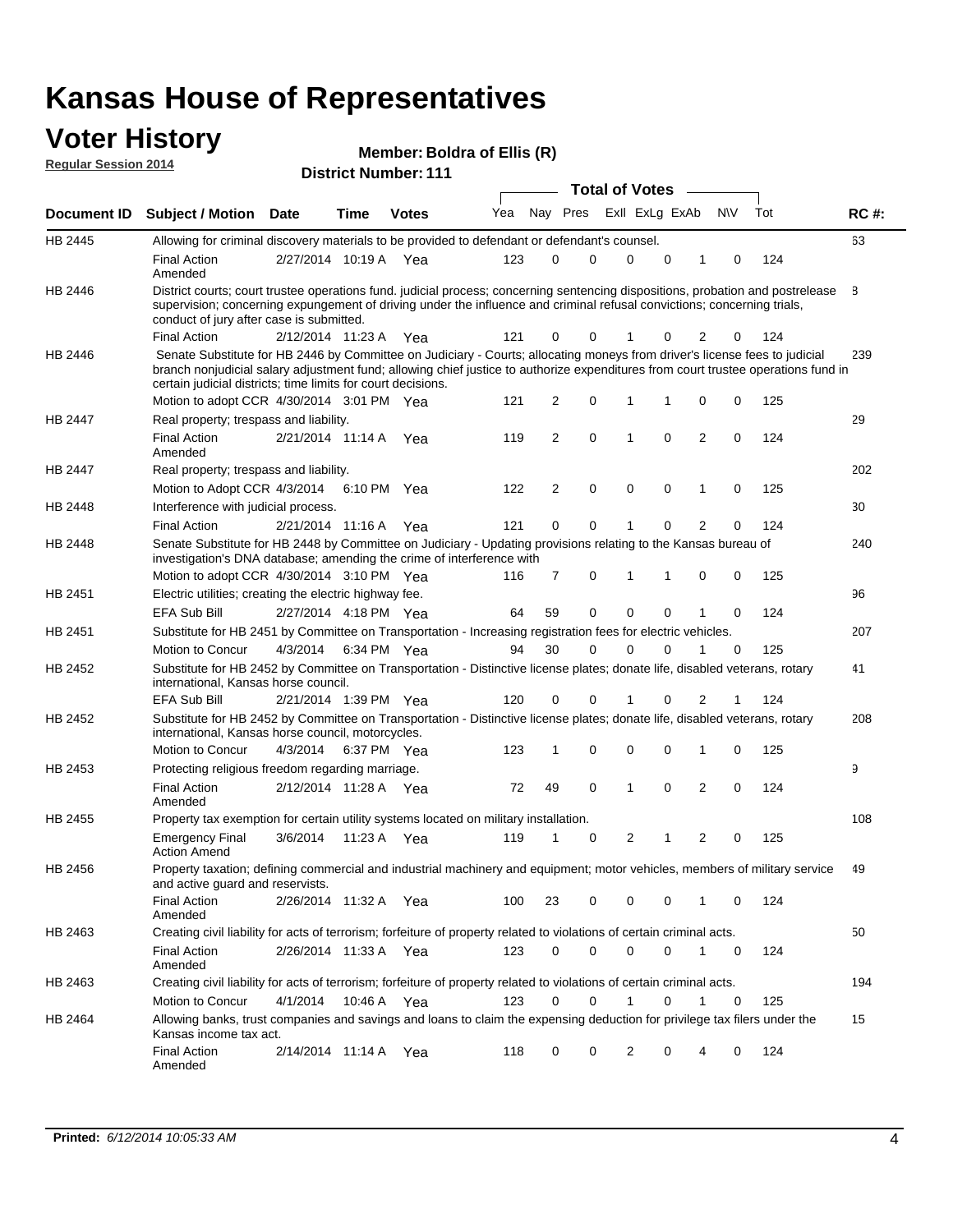### **Voter History**

**Regular Session 2014**

#### **Boldra of Ellis (R)**

|                |                                                                                                                                                                             |                       |             |              |     |                |             | <b>Total of Votes</b> |              |                |   |             |     |             |
|----------------|-----------------------------------------------------------------------------------------------------------------------------------------------------------------------------|-----------------------|-------------|--------------|-----|----------------|-------------|-----------------------|--------------|----------------|---|-------------|-----|-------------|
|                | Document ID Subject / Motion Date                                                                                                                                           |                       | Time        | <b>Votes</b> | Yea |                | Nay Pres    |                       |              | Exll ExLg ExAb |   | <b>NV</b>   | Tot | <b>RC#:</b> |
| HB 2466        | Relating to administrative procedure; judicial review.                                                                                                                      |                       |             |              |     |                |             |                       |              |                |   |             |     | 37          |
|                | <b>Emergency Final</b><br><b>Action Amend</b>                                                                                                                               | 2/21/2014 1:33 PM Yea |             |              | 118 | 2              | 0           |                       | 1            | 0              | 2 | 1           | 124 |             |
| <b>HB 2470</b> | Purchasing authority for certain insurance by the state board of regents for state educational institutions.                                                                |                       |             |              |     |                |             |                       |              |                |   |             |     | 16          |
|                | <b>Final Action</b>                                                                                                                                                         | 2/17/2014 11:20 A Yea |             |              | 120 | 0              | 0           |                       | 3            | 0              | 1 | 0           | 124 |             |
| HB 2475        | Personal financial literacy program as a requirement for high school graduation.                                                                                            |                       |             |              |     |                |             |                       |              |                |   |             |     | 126         |
|                | <b>Final Action</b><br>Amended                                                                                                                                              | 3/19/2014 11:22 A Yea |             |              | 110 | 12             | 0           |                       | 0            | 1              | 2 | $\mathbf 0$ | 125 |             |
| HB 2478        | Venue for crimes committed with an electronic device.                                                                                                                       |                       |             |              |     |                |             |                       |              |                |   |             |     | 51          |
|                | <b>Final Action</b>                                                                                                                                                         | 2/26/2014 11:34 A     |             | Yea          | 123 | 0              | 0           |                       | $\mathbf 0$  | $\mathbf 0$    | 1 | 0           | 124 |             |
| HB 2479        | Removing 2015 sunset provision from law requiring ignition interlock device after first test failure or alcohol or drug-related<br>conviction.                              |                       |             |              |     |                |             |                       |              |                |   |             |     | 115         |
|                | <b>Final Action</b><br>Amended                                                                                                                                              | 3/14/2014 11:14 A     |             | Yea          | 117 | $\mathbf 0$    | 0           |                       | 2            | 1              | 4 | 1           | 125 |             |
| HB 2479        | Removing 2015 sunset provision from law requiring ignition interlock device after first test failure or alcohol or drug-related<br>conviction.                              |                       |             |              |     |                |             |                       |              |                |   |             |     | 210         |
|                | Motion to Concur                                                                                                                                                            | 4/3/2014              |             | 6:47 PM Yea  | 122 | $\overline{2}$ | 0           |                       | 0            | $\mathbf 0$    | 1 | 0           | 125 |             |
| HB 2480        | Repealing the review of TeleKansas I.                                                                                                                                       |                       |             |              |     |                |             |                       |              |                |   |             |     | 64          |
|                | <b>Final Action</b><br>Amended                                                                                                                                              | 2/27/2014 10:20 A     |             | Yea          | 123 | 0              | 0           |                       | $\mathbf 0$  | $\mathbf 0$    | 1 | 0           | 124 |             |
| HB 2480        | Repealing the review of TeleKansas I.                                                                                                                                       |                       |             |              |     |                |             |                       |              |                |   |             |     | 250         |
|                | Motion to Concur                                                                                                                                                            | 5/1/2014              |             | 1:54 PM Yea  | 123 | 1              | 0           |                       | 0            | 0              | 0 | 1           | 125 |             |
| <b>HB 2482</b> | Authority of state corporation commission to intervene in court proceedings.                                                                                                |                       |             |              |     |                |             |                       |              |                |   |             |     | 65          |
|                | <b>Final Action</b><br>Amended                                                                                                                                              | 2/27/2014 10:21 A     |             | Yea          | 121 | $\overline{2}$ | 0           |                       | $\mathbf 0$  | $\mathbf 0$    | 1 | $\mathbf 0$ | 124 |             |
| HB 2482        | Senate Substitute for HB 2482 by Committee on Utilities - Creating the energy efficiency investment act.                                                                    |                       |             |              |     |                |             |                       |              |                |   |             |     | 211         |
|                | Motion to Concur                                                                                                                                                            | 4/3/2014              | 7:02 PM Yea |              | 99  | 25             | $\mathbf 0$ |                       | 0            | $\mathbf 0$    | 1 | 0           | 125 |             |
| HB 2487        | Construction of electric transmission lines and certificates of public convenience and necessity.                                                                           |                       |             |              |     |                |             |                       |              |                |   |             |     | 66          |
|                | <b>Final Action</b><br>Amended                                                                                                                                              | 2/27/2014 10:22 A     |             | Yea          | 113 | 10             | 0           |                       | 0            | 0              | 1 | 0           | 124 |             |
| HB 2487        | Relating to the powers and duties of the state corporation commission; construction of electric transmission lines and<br>certificates of public convenience and necessity. |                       |             |              |     |                |             |                       |              |                |   |             |     | 254         |
|                | Sub motion to concur 5/1/2014                                                                                                                                               |                       |             | 4:36 PM Yea  | 117 | 8              | 0           |                       | 0            | 0              | 0 | 0           | 125 |             |
| <b>HB 2488</b> | Kansas electric transmission authority and the purpose and composition of the authority.                                                                                    |                       |             |              |     |                |             |                       |              |                |   |             |     | 10          |
|                | <b>Final Action</b><br>Amended                                                                                                                                              | 2/12/2014 11:30 A     |             | Yea          | 108 | 13             | 0           |                       | 1            | 0              | 2 | 0           | 124 |             |
| <b>HB 2488</b> | Kansas electric transmission authority and the purpose and composition of the authority.                                                                                    |                       |             |              |     |                |             |                       |              |                |   |             |     | 158         |
|                | Motion to Concur                                                                                                                                                            | 3/25/2014 10:43 A     |             | Yea          | 107 | 15             | 0           |                       | 1            | 0              | 2 | 0           | 125 |             |
| HB 2489        | Legislative review of exceptions to disclosure of public records.                                                                                                           |                       |             |              |     |                |             |                       |              |                |   |             |     | 67          |
|                | <b>Final Action</b><br>Amended                                                                                                                                              | 2/27/2014 10:23 A Yea |             |              | 122 | $\mathbf 1$    | 0           |                       | 0            | 0              | 1 | 0           | 124 |             |
| HB 2490        | Criminal procedure; conduct of jury after case is submitted.                                                                                                                |                       |             |              |     |                |             |                       |              |                |   |             |     | 31          |
|                | <b>Final Action</b><br>Amended                                                                                                                                              | 2/21/2014 11:17 A Yea |             |              | 121 | 0              | 0           |                       | $\mathbf{1}$ | $\mathbf 0$    | 2 | 0           | 124 |             |
| HB 2490        | Capital murder; attempt; murder in the first degree; sentencing.                                                                                                            |                       |             |              |     |                |             |                       |              |                |   |             |     | 241         |
|                | Motion to adopt CCR 4/30/2014 3:16 PM Yea                                                                                                                                   |                       |             |              | 123 | 0              | 0           |                       | $\mathbf 1$  | 1              | 0 | 0           | 125 |             |
| HB 2491        | Kansas tort claims act; attorney may appear in small claims action.                                                                                                         |                       |             |              |     |                |             |                       |              |                |   |             |     | 20          |
|                | <b>Final Action</b><br>Amended                                                                                                                                              | 2/19/2014 11:34 A Yea |             |              | 120 | $\overline{c}$ | 0           |                       | 0            | $\pmb{0}$      | 2 | 0           | 124 |             |
| HB 2491        | Kansas tort claims act; attorney may appear in small claims action.                                                                                                         |                       |             |              |     |                |             |                       |              |                |   |             |     | 199         |
|                | Motion to Concur                                                                                                                                                            | 4/2/2014              |             | 10:40 A Yea  | 121 | 2              | 0           |                       | 0            | 0              | 2 | 0           | 125 |             |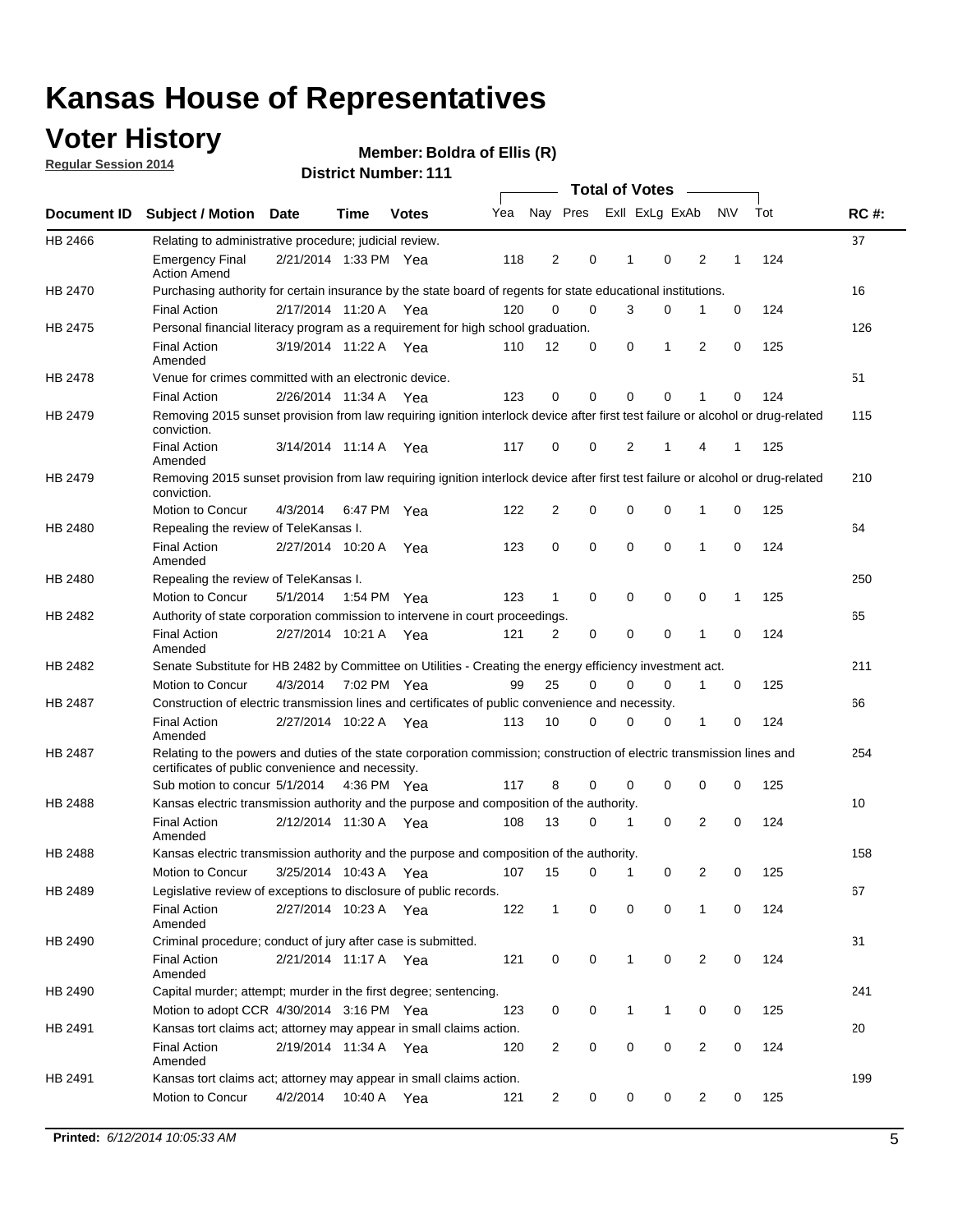### **Voter History**

**Regular Session 2014**

#### **Boldra of Ellis (R)**

|                |                                                                                                                                                                                                                                                        |                       |             | <b>DISTRICT MAILINGLE LET</b> |     |          |             | Total of Votes – |             |                |             |     |             |
|----------------|--------------------------------------------------------------------------------------------------------------------------------------------------------------------------------------------------------------------------------------------------------|-----------------------|-------------|-------------------------------|-----|----------|-------------|------------------|-------------|----------------|-------------|-----|-------------|
| Document ID    | <b>Subject / Motion Date</b>                                                                                                                                                                                                                           |                       | Time        | <b>Votes</b>                  | Yea |          | Nay Pres    | Exll ExLg ExAb   |             |                | <b>NV</b>   | Tot | <b>RC#:</b> |
| HB 2493        | Relating to surety regulation, appearance bonds and unlawful sexual relations.                                                                                                                                                                         |                       |             |                               |     |          |             |                  |             |                |             |     | 23          |
|                | <b>Final Action</b><br>Amended                                                                                                                                                                                                                         | 2/20/2014 11:14 A Nay |             |                               | 113 | 10       | $\mathbf 0$ | 0                | $\mathbf 0$ | $\mathbf 0$    | 1           | 124 |             |
| HB 2495        | Concerning sentencing dispositions, probation and postrelease supervision.                                                                                                                                                                             |                       |             |                               |     |          |             |                  |             |                |             |     | 24          |
|                | <b>Final Action</b><br>Amended                                                                                                                                                                                                                         | 2/20/2014 11:17 A     |             | Yea                           | 122 | 1        | 0           | 0                | 0           | 0              | 1           | 124 |             |
| HB 2501        | Human trafficking and related crimes; penalties for buying sexual relations; records and reporting by courts; staff secure facility 25<br>requirements.                                                                                                |                       |             |                               |     |          |             |                  |             |                |             |     |             |
|                | <b>Final Action</b><br>Amended                                                                                                                                                                                                                         | 2/20/2014 11:18 A Yea |             |                               | 123 | 0        | 0           | 0                | 0           | 0              | 1           | 124 |             |
| HB 2502        | Allowing victim notification on status change of person confined.                                                                                                                                                                                      |                       |             |                               |     |          |             |                  |             |                |             |     | 26          |
|                | <b>Final Action</b>                                                                                                                                                                                                                                    | 2/20/2014 11:20 A Yea |             |                               | 123 | 0        | 0           | 0                | 0           | 0              |             | 124 |             |
| HB 2503        | Substitute for HB 2503 by Committee on Federal and State Affairs -- Carrying of concealed handguns by law enforcement<br>officers.                                                                                                                     |                       |             |                               |     |          |             |                  |             |                |             |     | 230         |
|                | Final Action Sub Bill 4/5/2014                                                                                                                                                                                                                         |                       | 10:22A      | Yea                           | 119 | 1        | 0           | 0                | 0           |                |             | 125 |             |
| <b>HB 2504</b> | Repealing outdated provisions relating to the purchase of certain real estate by the department of corrections.                                                                                                                                        |                       |             |                               |     |          |             |                  |             |                |             |     | 18          |
|                | <b>Final Action</b>                                                                                                                                                                                                                                    | 2/19/2014 11:31 A     |             | Yea                           | 122 | $\Omega$ | 0           | $\Omega$         | 0           | 2              | 0           | 124 |             |
| HB 2506        | Repealing K.S.A. 72-60b03, the effective date of the midwestern higher education compact act.                                                                                                                                                          |                       |             |                               |     |          |             |                  |             |                |             |     | 52          |
|                | <b>Final Action</b>                                                                                                                                                                                                                                    | 2/26/2014 11:35 A     |             | Yea                           | 122 | 1        | $\mathbf 0$ | $\Omega$         | 0           | 1              | 0           | 124 |             |
| HB 2506        | Senate Substitute for HB 2506 by Committee on Ways and Means - Education; appropriations for FY 2014 and FY 2015 for<br>various state agencies; amendments concerning postsecondary education; amendments to provisions relating to school<br>finance. |                       |             |                               |     |          |             |                  |             |                |             |     | 238         |
|                | Motion to Adopt CCR 4/6/2014                                                                                                                                                                                                                           |                       | 9:45 PM     | . Nav                         | 63  | 57       | 0           | 0                | 0           | 4              | 1           | 125 |             |
| HB 2509        | Emergency medical services amendments.                                                                                                                                                                                                                 |                       |             |                               |     |          |             |                  |             |                |             |     | 101         |
|                | <b>Emergency Final</b><br><b>Action Amend</b>                                                                                                                                                                                                          | 2/27/2014 4:24 PM Yea |             |                               | 123 | 0        | $\Omega$    | $\Omega$         | $\Omega$    | 1              | $\Omega$    | 124 |             |
| HB 2510        | Pharmacists and pharmacies; pharmacy technicians; registration and grounds for denial of registration.                                                                                                                                                 |                       |             |                               |     |          |             |                  |             |                |             |     | 84          |
|                | <b>Emergency Final</b><br>Action                                                                                                                                                                                                                       | 2/27/2014 4:01 PM Nay |             |                               | 71  | 52       | 0           | 0                | 0           | 1              | 0           | 124 |             |
| HB 2511        | Liability for property tax on personal property; sale or abandonment of personal property.                                                                                                                                                             |                       |             |                               |     |          |             |                  |             |                |             |     | 27          |
|                | <b>Final Action</b>                                                                                                                                                                                                                                    | 2/20/2014 11:21 A Yea |             |                               | 123 | 0        | 0           | 0                | 0           | 1              | 0           | 124 |             |
| HB 2514        | Exemption for Federal Home Loan Bank in certain insolvency proceedings involving insurance companies.                                                                                                                                                  |                       |             |                               |     |          |             |                  |             |                |             |     | 2           |
|                | <b>Final Action</b>                                                                                                                                                                                                                                    | 2/10/2014 11:08 A     |             | Yea                           | 118 | $\Omega$ | $\Omega$    | 3                | 1           | $\overline{2}$ | $\mathbf 0$ | 124 |             |
| HB 2515        | Insurance; confidentiality of work papers from analysis of analysis of financial regulation or market regulation of insurance<br>company or affiliates.                                                                                                |                       |             |                               |     |          |             |                  |             |                |             |     | 82          |
|                | <b>Emergency Final</b><br>Action                                                                                                                                                                                                                       | 2/27/2014 3:58 PM Yea |             |                               | 123 | 0        | 0           | 0                | 0           | 1              | 0           | 124 |             |
| HB 2515        | Updating statutory references and making corresponding changes due to Executive Reorganization Order No. 41.                                                                                                                                           |                       |             |                               |     |          |             |                  |             |                |             |     | 269         |
|                | Motion to Adopt CCR 5/2/2014 3:31 PM Yea                                                                                                                                                                                                               |                       |             |                               | 118 | 4        | 0           | 0                | 1           | 1              | 1           | 125 |             |
| HB 2516        | Amendments relating to health care provider liability insurance and to companies organized to provide such insurance.                                                                                                                                  |                       |             |                               |     |          |             |                  |             |                |             |     | 3           |
|                | <b>Final Action</b><br>Amended                                                                                                                                                                                                                         | 2/10/2014 11:10 A Yea |             |                               | 118 | 0        | 0           | 3                | 1           | 2              | 0           | 124 |             |
| HB 2516        | Amendments relating to health care provider liability insurance and to companies organized to provide such insurance.                                                                                                                                  |                       |             |                               |     |          |             |                  |             |                |             |     | 191         |
|                | Motion to Concur                                                                                                                                                                                                                                       | 3/31/2014 11:40 A Yea |             |                               | 121 | 0        | 0           | 1                | 0           | 2              | 1           | 125 |             |
| HB 2518        | Relating to ballot language statements.                                                                                                                                                                                                                |                       |             |                               |     |          |             |                  |             |                |             |     | 40          |
|                | <b>Emergency Final</b><br><b>Action Amend</b>                                                                                                                                                                                                          | 2/21/2014 1:37 PM Yea |             |                               | 116 | 4        | 0           | 1                | 0           | 2              | 1           | 124 |             |
| HB 2525        | Kansas money transmitter act concerning change of controlling interest and notification.                                                                                                                                                               |                       |             |                               |     |          |             |                  |             |                |             |     | 32          |
|                | <b>Final Action</b>                                                                                                                                                                                                                                    | 2/21/2014 11:18 A Yea |             |                               | 105 | 16       | 0           | 1                | 0           | 2              | 0           | 124 |             |
| HB 2525        | Kansas money transmitter act concerning change of controlling interest and notification.                                                                                                                                                               |                       |             |                               |     |          |             |                  |             |                |             |     | 252         |
|                | Motion to Concur                                                                                                                                                                                                                                       | 5/1/2014              | 1:59 PM Yea |                               | 112 | 13       | 0           | 0                | 0           | 0              | 0           | 125 |             |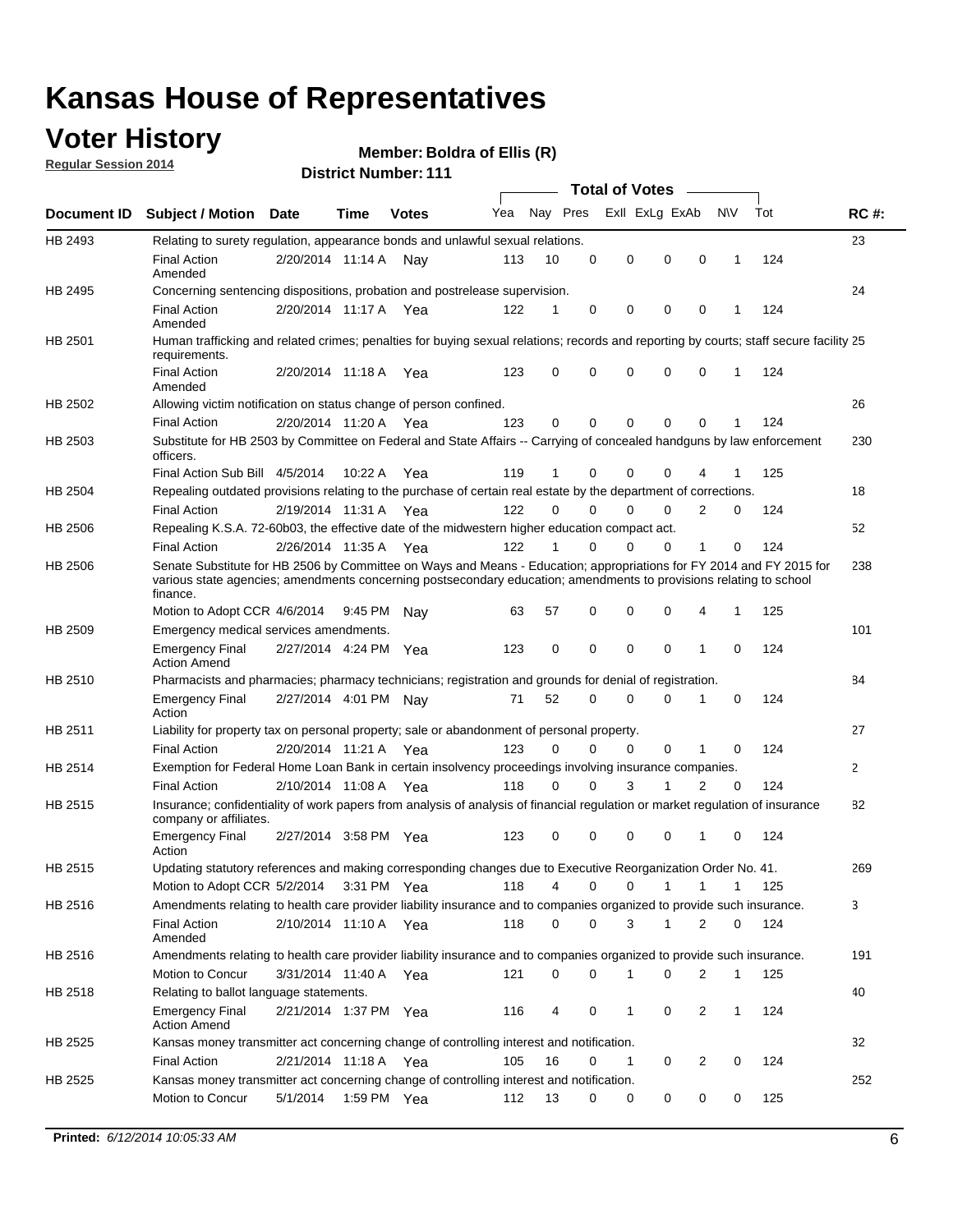#### **Voter History**<br> **Regular Session 2014 Regular Session 2014**

|  | <b>District Number: 111</b> |  |
|--|-----------------------------|--|
|--|-----------------------------|--|

|                    |                                                                                                                                                                                                                                                                                                                                           |                       |      |              |     |          |             | <b>Total of Votes</b> |                |              |             |     |             |
|--------------------|-------------------------------------------------------------------------------------------------------------------------------------------------------------------------------------------------------------------------------------------------------------------------------------------------------------------------------------------|-----------------------|------|--------------|-----|----------|-------------|-----------------------|----------------|--------------|-------------|-----|-------------|
| <b>Document ID</b> | <b>Subject / Motion Date</b>                                                                                                                                                                                                                                                                                                              |                       | Time | <b>Votes</b> | Yea | Nay Pres |             |                       | Exll ExLg ExAb |              | <b>NV</b>   | Tot | <b>RC#:</b> |
| HB 2533            | Changing interest credit amounts, member distributions upon termination or death and retirement annuities under the KPERS 42<br>Act of 2015.                                                                                                                                                                                              |                       |      |              |     |          |             |                       |                |              |             |     |             |
|                    | <b>Emergency Final</b><br><b>Action Amend</b>                                                                                                                                                                                                                                                                                             | 2/21/2014 1:40 PM Yea |      |              | 94  | 26       | 0           | 1                     | 0              | 2            | 1           | 124 |             |
| HB 2537            | Eliminating font size and type requirement for disclosure statements contained in insurance contracts and explanatory<br>materials printed in any language other than English.                                                                                                                                                            |                       |      |              |     |          |             |                       |                |              |             |     | 81          |
|                    | <b>Emergency Final</b><br>Action                                                                                                                                                                                                                                                                                                          | 2/27/2014 3:56 PM Yea |      |              | 119 | 4        | 0           | 0                     | 0              | $\mathbf{1}$ | 0           | 124 |             |
| HB 2537            | Insurance; eliminating font and type requirements for certain non-English insurance documents; confidentiality of certain<br>documents; continuation of health insurance for spouse and children of certain emergency personnel and employees of the<br>department of corrections; purchase of certain insurance by the state fair board. |                       |      |              |     |          |             |                       |                |              |             |     | 249         |
|                    | Motion to adopt CCR 4/30/2014 3:58 PM Yea                                                                                                                                                                                                                                                                                                 |                       |      |              | 122 | 0        | 0           | 1                     | 1              | 0            | 1           | 125 |             |
| HB 2538            | Giving landowner right of first refusal for antlers of deer illegally shot on landowner's property.                                                                                                                                                                                                                                       |                       |      |              |     |          |             |                       |                |              |             |     | 102         |
|                    | <b>Emergency Final</b><br><b>Action Amend</b>                                                                                                                                                                                                                                                                                             | 2/27/2014 4:26 PM Yea |      |              | 106 | 17       | 0           | 0                     | 0              | 1            | $\mathbf 0$ | 124 |             |
| HB 2541            | Substitute for HB2541 by Committee on Local Government—plastic bottles and containers; labeling; solid waste landfill<br>restrictions.                                                                                                                                                                                                    |                       |      |              |     |          |             |                       |                |              |             |     | 121         |
|                    | Final Action Sub Bill 3/17/2014 11:21 A Yea                                                                                                                                                                                                                                                                                               |                       |      |              | 102 | 21       | 0           | $\Omega$              | 0              | 2            | 0           | 125 |             |
| HB 2542            | Property tax exemption for amateur-built aircraft.                                                                                                                                                                                                                                                                                        |                       |      |              |     |          |             |                       |                |              |             |     | 112         |
|                    | <b>Final Action</b><br>Amended                                                                                                                                                                                                                                                                                                            | 3/13/2014 11:22 A Yea |      |              | 116 | 4        | $\mathbf 0$ | 1                     | 1              | 2            | 1           | 125 |             |
| HB 2544            | Authorizing postsecondary educational institutions to enter into the state authorization reciprocity agreement to provide<br>distance education.                                                                                                                                                                                          |                       |      |              |     |          |             |                       |                |              |             |     | 17          |
|                    | <b>Final Action</b>                                                                                                                                                                                                                                                                                                                       | 2/17/2014 11:21 A     |      | Yea          | 120 | 0        | 0           | 3                     | 0              | $\mathbf{1}$ | 0           | 124 |             |
| <b>HB 2545</b>     | Extending sunset date on certain agriculture fees from July 1, 2015, to July 1, 2019.                                                                                                                                                                                                                                                     |                       |      |              |     |          |             |                       |                |              |             |     | 68          |
|                    | <b>Final Action</b><br>Amended                                                                                                                                                                                                                                                                                                            | 2/27/2014 10:25 A     |      | Yea          | 99  | 24       | 0           | 0                     | 0              | 1            | $\mathbf 0$ | 124 |             |
| HB 2547            | Changing the map copy requirement in mining permit application.                                                                                                                                                                                                                                                                           |                       |      |              |     |          |             |                       |                |              |             |     | 53          |
|                    | <b>Final Action</b>                                                                                                                                                                                                                                                                                                                       | 2/26/2014 11:36 A Yea |      |              | 123 | 0        | 0           | $\mathbf 0$           | 0              | 1            | $\mathbf 0$ | 124 |             |
| HB 2548            | Creating the water program management fund and transferring the air quality fee fund.                                                                                                                                                                                                                                                     |                       |      |              |     |          |             |                       |                |              |             |     | 46          |
|                    | <b>Emergency Final</b><br>Action                                                                                                                                                                                                                                                                                                          | 2/21/2014 1:46 PM Yea |      |              | 119 | 1        | 0           | 1                     | 0              | 2            | 1           | 124 |             |
| HB 2549            | Allowing burial of hazardous waste on-site.                                                                                                                                                                                                                                                                                               |                       |      |              |     |          |             |                       |                |              |             |     | 54          |
|                    | <b>Final Action</b>                                                                                                                                                                                                                                                                                                                       | 2/26/2014 11:38 A     |      | Yea          | 123 | 0        | 0           | 0                     | 0              | $\mathbf{1}$ | 0           | 124 |             |
| HB 2550            | Repeal of the atmospheric mercury deposition monitoring network.                                                                                                                                                                                                                                                                          |                       |      |              |     |          |             |                       |                |              |             |     | 33          |
|                    | <b>Final Action</b>                                                                                                                                                                                                                                                                                                                       | 2/21/2014 11:20 A Yea |      |              | 92  | 29       | 0           | 1                     | 0              | 2            | 0           | 124 |             |
| HB 2551            | Repealing regulation of PCB disposal facilities.                                                                                                                                                                                                                                                                                          |                       |      |              |     |          |             |                       |                |              |             |     | 47          |
|                    | <b>Emergency Final</b><br><b>Action Amend</b>                                                                                                                                                                                                                                                                                             | 2/21/2014 1:47 PM Yea |      |              | 100 | 20       | 0           | 1                     | 0              | 2            | 1           | 124 |             |
| HB 2551            | Repealing the regulation of PCB disposal facilities; making changes to the atmospheric mercury deposition monitoring network 271<br>and the disposal of plastic bottles, containers and solid waste.                                                                                                                                      |                       |      |              |     |          |             |                       |                |              |             |     |             |
|                    | Motion to Adopt CCR 5/2/2014                                                                                                                                                                                                                                                                                                              |                       |      | 3:45 PM Yea  | 105 | 17       | 0           | 0                     | 1              | $\mathbf{1}$ | 1           | 125 |             |
| HB 2552            | Managed care organizations, prompt payment.                                                                                                                                                                                                                                                                                               |                       |      |              |     |          |             |                       |                |              |             |     | 69          |
|                    | <b>Final Action</b><br>Amended                                                                                                                                                                                                                                                                                                            | 2/27/2014 10:26 A Yea |      |              | 123 | 0        | 0           | 0                     | 0              | $\mathbf{1}$ | 0           | 124 |             |
| HB 2552            | Kansas medical assistance program; managed care organizations; consent for expansion of certain medicaid services.                                                                                                                                                                                                                        |                       |      |              |     |          |             |                       |                |              |             |     | 225         |
|                    | <b>Motion to Concur</b>                                                                                                                                                                                                                                                                                                                   | 4/4/2014              |      | 6:13 PM Nay  | 68  | 54       | 0           | 0                     | 1              | 2            | 0           | 125 |             |
| HB 2553            | Health care compact.                                                                                                                                                                                                                                                                                                                      |                       |      |              |     |          |             |                       |                |              |             |     | 141         |
|                    | <b>Final Action</b>                                                                                                                                                                                                                                                                                                                       | 3/24/2014 10:15 A     |      | Yea          | 74  | 48       | 0           | 0                     | 0              | 3            | 0           | 125 |             |
| HB 2555            | Release of information in support of arrest warrants and search warrants.                                                                                                                                                                                                                                                                 |                       |      |              |     |          |             |                       |                |              |             |     | 86          |
|                    | <b>Emergency Final</b>                                                                                                                                                                                                                                                                                                                    | 2/27/2014 4:04 PM Yea |      |              | 113 | 10       | 0           | 0                     | 0              | 1            | 0           | 124 |             |
|                    | <b>Action Amend</b>                                                                                                                                                                                                                                                                                                                       |                       |      |              |     |          |             |                       |                |              |             |     |             |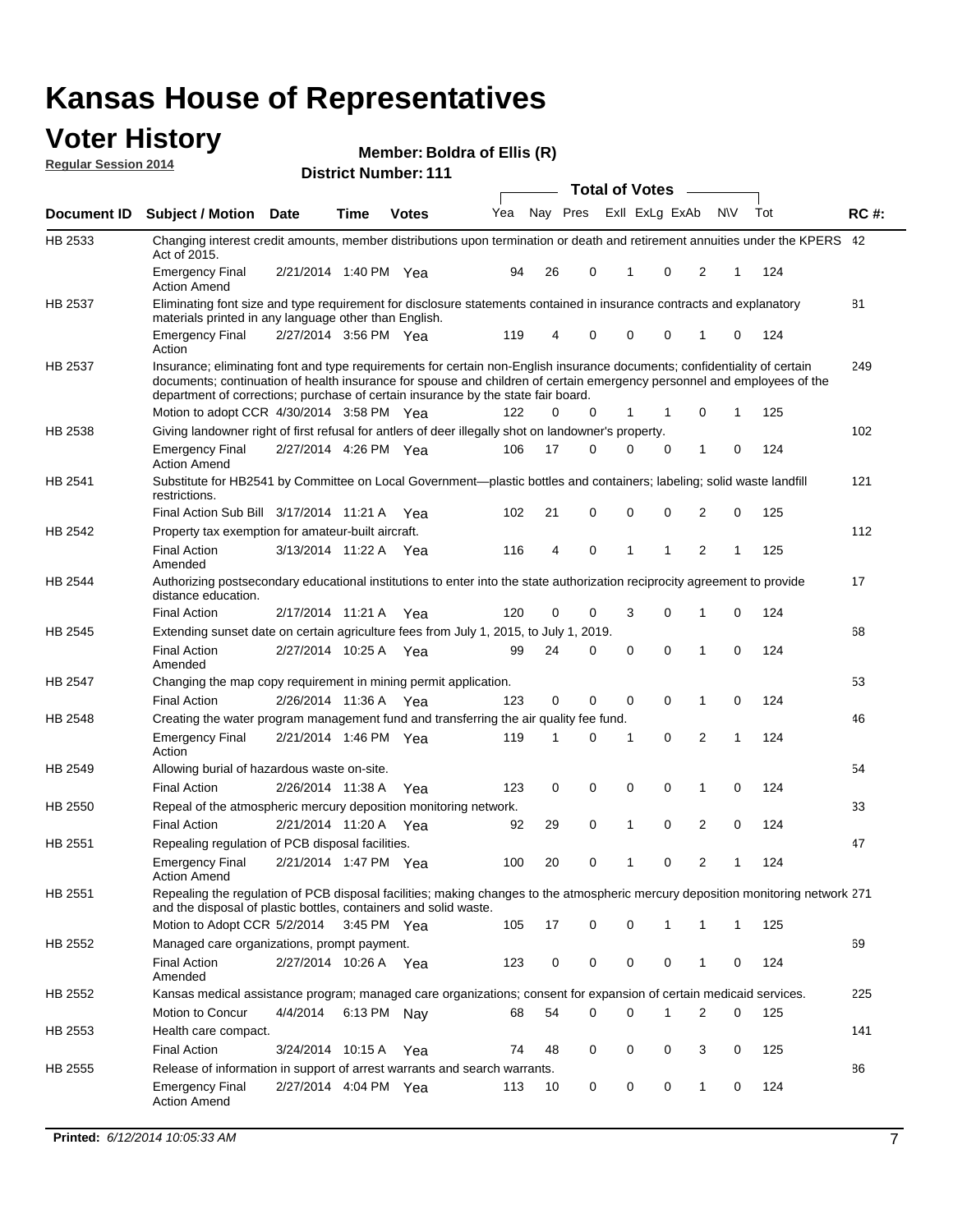### **Voter History**

**Regular Session 2014**

|             |                                                                                                                                                                                                                                                                                                                                                           |                       | IVL ITUIIINVI . |              |     |                         |             | <b>Total of Votes</b> |             |                |              |     |             |
|-------------|-----------------------------------------------------------------------------------------------------------------------------------------------------------------------------------------------------------------------------------------------------------------------------------------------------------------------------------------------------------|-----------------------|-----------------|--------------|-----|-------------------------|-------------|-----------------------|-------------|----------------|--------------|-----|-------------|
| Document ID | <b>Subject / Motion Date</b>                                                                                                                                                                                                                                                                                                                              |                       | <b>Time</b>     | <b>Votes</b> | Yea | Nay Pres ExII ExLg ExAb |             |                       |             |                | N\V          | Tot | <b>RC#:</b> |
| HB 2557     | Changing penalties for certain taxpayers who file incorrect returns under Kansas income tax act.                                                                                                                                                                                                                                                          |                       |                 |              |     |                         |             |                       |             |                |              |     | 21          |
|             | <b>Final Action</b><br>Amended                                                                                                                                                                                                                                                                                                                            | 2/19/2014 11:35 A Yea |                 |              | 122 | $\Omega$                | $\Omega$    | 0                     | 0           | $\overline{2}$ | $\mathbf 0$  | 124 |             |
| HB 2561     | Licensure of pharmacists and registration of pharmacy interns by board of pharmacy.                                                                                                                                                                                                                                                                       |                       |                 |              |     |                         |             |                       |             |                |              |     | 55          |
|             | <b>Final Action</b>                                                                                                                                                                                                                                                                                                                                       | 2/26/2014 11:39 A     |                 | Yea          | 105 | 18                      | 0           | 0                     | 0           | 1              | 0            | 124 |             |
| HB 2564     | Requiring 60-day wait before re-employment for retirement benefit eligibility.                                                                                                                                                                                                                                                                            |                       |                 |              |     |                         |             |                       |             |                |              |     | 43          |
|             | <b>Emergency Final</b><br>Action                                                                                                                                                                                                                                                                                                                          | 2/21/2014 1:41 PM Yea |                 |              | 120 | 0                       | 0           | 1                     | 0           | 2              | 1            | 124 |             |
| HB 2566     | Requiring court fee for forensic audio and video examination services.                                                                                                                                                                                                                                                                                    |                       |                 |              |     |                         |             |                       |             |                |              |     | 93          |
|             | <b>Emergency Final</b><br>Action                                                                                                                                                                                                                                                                                                                          | 2/27/2014 4:12 PM Yea |                 |              | 123 | 0                       | 0           | $\mathbf 0$           | $\mathbf 0$ | 1              | 0            | 124 |             |
| HB 2568     | Domestic relations; Kansas family law code; child support guidelines.                                                                                                                                                                                                                                                                                     |                       |                 |              |     |                         |             |                       |             |                |              |     | 70          |
|             | <b>Final Action</b><br>Amended                                                                                                                                                                                                                                                                                                                            | 2/27/2014 10:27 A Yea |                 |              | 123 | 0                       | $\mathbf 0$ | $\mathbf 0$           | $\mathbf 0$ | 1              | 0            | 124 |             |
| HB 2568     | Domestic relations; Kansas family law code; child support guidelines.                                                                                                                                                                                                                                                                                     |                       |                 |              |     |                         |             |                       |             |                |              |     | 268         |
|             | Motion to adopt CCR 5/2/2014                                                                                                                                                                                                                                                                                                                              |                       | 3:28 PM Yea     |              | 123 | 0                       | 0           | 0                     | 1           | 1              | 0            | 125 |             |
| HB 2576     | Employment security law; creation of "new employer rate."                                                                                                                                                                                                                                                                                                 |                       |                 |              |     |                         |             |                       |             |                |              |     | 71          |
|             | <b>Final Action</b><br>Amended                                                                                                                                                                                                                                                                                                                            | 2/27/2014 10:28 A Yea |                 |              | 123 | 0                       | $\mathbf 0$ | $\mathbf 0$           | $\mathbf 0$ | 1              | 0            | 124 |             |
| HB 2576     | Employment security law; creation of "new employer rate."                                                                                                                                                                                                                                                                                                 |                       |                 |              |     |                         |             |                       |             |                |              |     | 159         |
|             | Motion to Concur                                                                                                                                                                                                                                                                                                                                          | 3/25/2014 10:47 A     |                 | Yea          | 122 | $\Omega$                | 0           | 1                     | 0           | 2              | 0            | 125 |             |
| HB 2577     | Allowing parents to remain anonymous when surrendering an infant under the newborn protection act.                                                                                                                                                                                                                                                        |                       |                 |              |     |                         |             |                       |             |                |              |     | 56          |
|             | <b>Final Action</b><br>Amended                                                                                                                                                                                                                                                                                                                            | 2/26/2014 11:41 A Yea |                 |              | 123 | 0                       | 0           | 0                     | 0           | 1              | 0            | 124 |             |
| HB 2577     | Allowing parents to remain anonymous when surrendering an infant under the newborn protection act.                                                                                                                                                                                                                                                        |                       |                 |              |     |                         |             |                       |             |                |              |     | 220         |
|             | Motion to Concur                                                                                                                                                                                                                                                                                                                                          | 4/4/2014              | 11:45 A         | Yea          | 121 | $\Omega$                | 0           |                       |             | 1              | $\mathbf{1}$ | 125 |             |
| HB 2578     | Certification by chief law enforcement officer for transfer of a firearm when required by federal law.                                                                                                                                                                                                                                                    |                       |                 |              |     |                         |             |                       |             |                |              |     | 122         |
|             | <b>Final Action</b><br>Amended                                                                                                                                                                                                                                                                                                                            | 3/17/2014 11:22 A Yea |                 |              | 123 | 0                       | 0           | 0                     | 0           | 2              | 0            | 125 |             |
| HB 2578     | Regulating the possession of weapons.                                                                                                                                                                                                                                                                                                                     |                       |                 |              |     |                         |             |                       |             |                |              |     | 235         |
|             | Motion to Adopt CCR 4/5/2014 4:40 PM Yea                                                                                                                                                                                                                                                                                                                  |                       |                 |              | 102 | 19                      | 0           | 0                     | 0           | 4              | 0            | 125 |             |
| HB 2580     | Specifying the duties of the state fire marshal relating to regional emergency response teams for hazardous materials and<br>search and rescue incidents.                                                                                                                                                                                                 |                       |                 |              |     |                         |             |                       |             |                |              |     | 72          |
|             | <b>Final Action</b><br>Amended                                                                                                                                                                                                                                                                                                                            | 2/27/2014 10:29 A     |                 | Yea          | 113 | 10                      | 0           | 0                     | $\mathbf 0$ | 1              | 0            | 124 |             |
| HB 2580     | Kansas Real Estate Appraisal Board; licensee fingerprinting and criminal background checks.                                                                                                                                                                                                                                                               |                       |                 |              |     |                         |             |                       |             |                |              |     | 272         |
|             | Motion to adopt CCR 5/2/2014                                                                                                                                                                                                                                                                                                                              |                       | 3:49 PM Yea     |              | 115 | 7                       | 0           | 0                     | 1           | 1              | 1            | 125 |             |
| HB 2582     | Creating an exemption from food establishment licensing for churches.                                                                                                                                                                                                                                                                                     |                       |                 |              |     |                         |             |                       |             |                |              |     | 57          |
|             | <b>Final Action</b>                                                                                                                                                                                                                                                                                                                                       | 2/26/2014 11:42 A     |                 | Yea          | 123 | 0                       | 0           | 0                     | 0           | 1              | 0            | 124 |             |
| HB 2588     | Child in need of care; juvenile offenders; permanent custodians.                                                                                                                                                                                                                                                                                          |                       |                 |              |     |                         |             |                       |             |                |              |     | 94          |
|             | <b>Emergency Final</b><br><b>Action Amend</b>                                                                                                                                                                                                                                                                                                             | 2/27/2014 4:14 PM Yea |                 |              | 123 | 0                       | 0           | 0                     | 0           | 1              | 0            | 124 |             |
| HB 2588     | Senate Substitute for HB 2588 by Committee on Judiciary - Concerning children and minors; relating to children in need of<br>care; placement in juvenile detention facilities; permanent custodians; relating to juvenile offenders; alternative adjudication;<br>youth residential centers and services; risk assessment; sentencing; good time credits. |                       |                 |              |     |                         |             |                       |             |                |              |     | 244         |
|             | Motion to adopt CCR 4/30/2014 3:36 PM Yea                                                                                                                                                                                                                                                                                                                 |                       |                 |              | 123 | 0                       | 0           | 1                     | 1           | 0              | 0            | 125 |             |
| HB 2591     | Requiring certain audit reports to be filed electronically and to be filed only with the department of administration.                                                                                                                                                                                                                                    |                       |                 |              |     |                         |             |                       |             |                |              |     | 58          |
|             | <b>Final Action</b>                                                                                                                                                                                                                                                                                                                                       | 2/26/2014 11:43 A Yea |                 |              | 123 | 0                       | 0           | 0                     | 0           | 1              | 0            | 124 |             |
| HB 2595     | State fossils; the tylosaurus and the pteranodon.                                                                                                                                                                                                                                                                                                         |                       |                 |              |     |                         |             |                       |             |                |              |     | 73          |
|             | <b>Final Action</b><br>Amended                                                                                                                                                                                                                                                                                                                            | 2/27/2014 10:31 A     |                 | Yea          | 96  | 27                      | 0           | 0                     | 0           | 1              | 0            | 124 |             |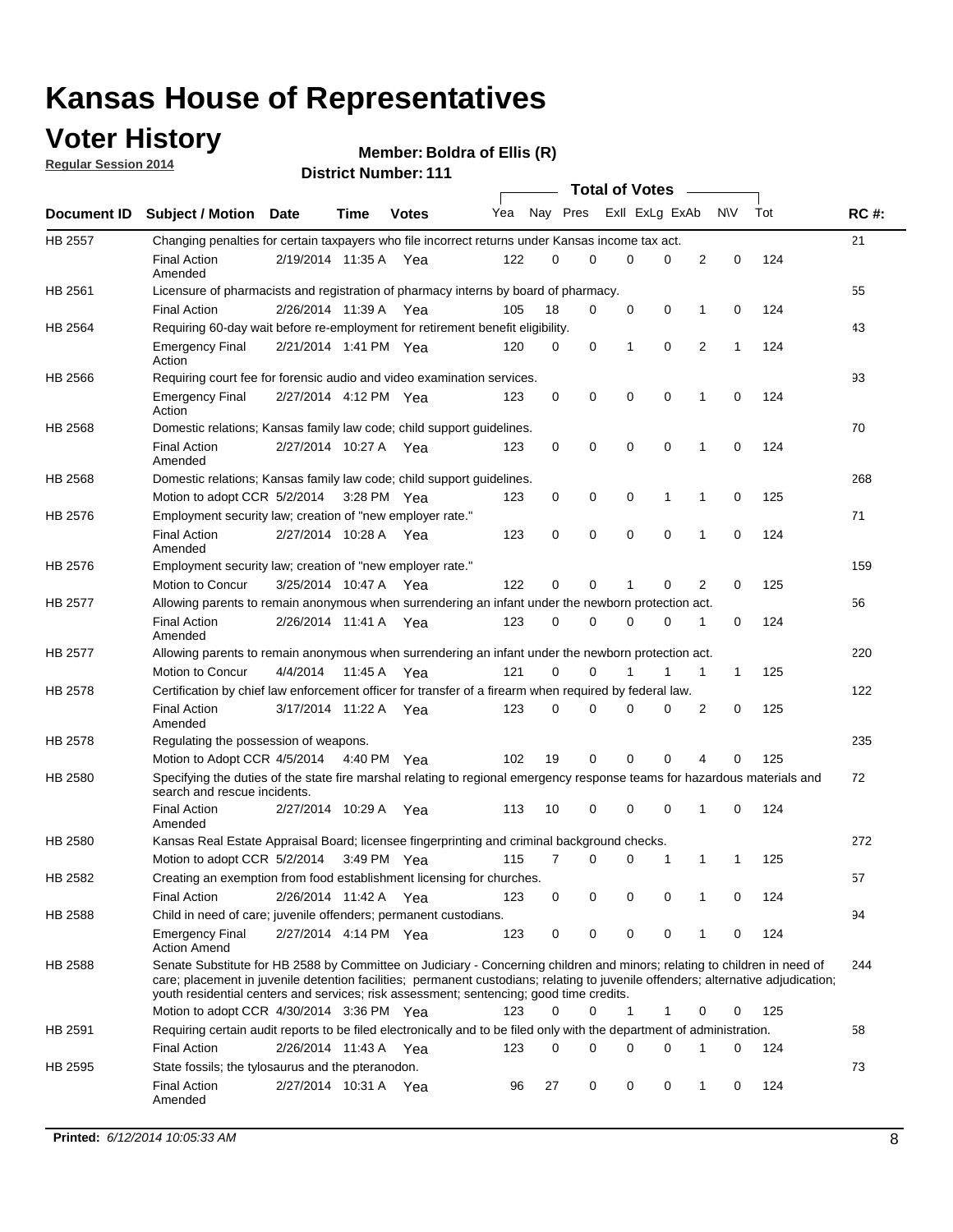### **Voter History**

**Regular Session 2014**

| <b>District Number: 111</b> |  |
|-----------------------------|--|
|                             |  |

|         |                                                                                                                                                                                                                                       |                       |             |              |     | <b>Total of Votes</b> |                         |             |              |   |            |     |             |
|---------|---------------------------------------------------------------------------------------------------------------------------------------------------------------------------------------------------------------------------------------|-----------------------|-------------|--------------|-----|-----------------------|-------------------------|-------------|--------------|---|------------|-----|-------------|
|         | Document ID Subject / Motion Date                                                                                                                                                                                                     |                       | <b>Time</b> | <b>Votes</b> | Yea |                       | Nay Pres Exll ExLg ExAb |             |              |   | <b>NIV</b> | Tot | <b>RC#:</b> |
| HB 2596 | Computation of retirement benefits when a state officer or employee is placed on furlough or has reduction in compensation.                                                                                                           |                       |             |              |     |                       |                         |             |              |   |            |     | 74          |
|         | <b>Final Action</b>                                                                                                                                                                                                                   | 2/27/2014 10:33 A     |             | Yea          | 123 | 0                     | $\mathbf 0$             | 0           | $\mathbf{0}$ |   | 0          | 124 |             |
| HB 2596 | Computation of retirement benefits when a state officer or employee is placed on furlough or has reduction in<br>compensation.                                                                                                        |                       |             |              |     |                       |                         |             |              |   |            |     | 246         |
|         | Motion to adopt CCR 4/30/2014 3:45 PM Yea                                                                                                                                                                                             |                       |             |              | 123 | 0                     | 0                       | 1           | 1            | 0 | 0          | 125 |             |
| HB 2597 | Municipal recycling services                                                                                                                                                                                                          |                       |             |              |     |                       |                         |             |              |   |            |     | 97          |
|         | <b>Emergency Final</b><br><b>Action Amend</b>                                                                                                                                                                                         | 2/27/2014 4:20 PM Yea |             |              | 105 | 18                    | 0                       | $\mathbf 0$ | 0            | 1 | 0          | 124 |             |
| HB 2599 | Authorizing the secretary of state to grant an easement to the unified government of Wyandotte county.                                                                                                                                |                       |             |              |     |                       |                         |             |              |   |            |     | 22          |
|         | <b>Final Action</b>                                                                                                                                                                                                                   | 2/19/2014 11:37 A     |             | Yea          | 120 | $\overline{2}$        | 0                       | 0           | 0            | 2 | 0          | 124 |             |
| HB 2599 | Authorizing the secretary of state to grant an easement to the unified government of Wyandotte county.                                                                                                                                |                       |             |              |     |                       |                         |             |              |   |            |     | 118         |
|         | Motion to Concur                                                                                                                                                                                                                      | 3/14/2014 11:25 A Yea |             |              | 118 | 0                     | 0                       | 2           | 1            | 4 | 0          | 125 |             |
| HB 2602 | Increasing the percentage of unclassified employees allowed to be employed by KPERS from 25% to 50%.                                                                                                                                  |                       |             |              |     |                       |                         |             |              |   |            |     | 44          |
|         | <b>Emergency Final</b><br>Action                                                                                                                                                                                                      | 2/21/2014 1:43 PM Yea |             |              | 107 | 13                    | 0                       | 1           | 0            | 2 | 1          | 124 |             |
| HB 2602 | Increasing the percentage of unclassified employees allowed to be employed by KPERS from 25% to 50%.                                                                                                                                  |                       |             |              |     |                       |                         |             |              |   |            |     | 195         |
|         | Motion to Concur                                                                                                                                                                                                                      | 4/1/2014              | 10:57 A     | Yea          | 108 | 15                    | 0                       | 1           | $\mathbf 0$  | 1 | 0          | 125 |             |
| HB 2609 | Practice of pharmacy; filling and refilling of prescriptions.                                                                                                                                                                         |                       |             |              |     |                       |                         |             |              |   |            |     | 105         |
|         | <b>Emergency Final</b><br><b>Action Amend</b>                                                                                                                                                                                         | 2/27/2014 4:29 PM Yea |             |              | 123 | 0                     | $\mathbf 0$             | $\mathbf 0$ | $\mathbf 0$  | 1 | 0          | 124 |             |
| HB 2611 | Conduct of dental offices.                                                                                                                                                                                                            |                       |             |              |     |                       |                         |             |              |   |            |     | 83          |
|         | <b>Emergency Final</b><br>Action                                                                                                                                                                                                      | 2/27/2014 3:59 PM Yea |             |              | 123 | 0                     | $\mathbf 0$             | $\mathbf 0$ | 0            | 1 | 0          | 124 |             |
| HB 2612 | Relating to district judge and district magistrate judge vacancies.                                                                                                                                                                   |                       |             |              |     |                       |                         |             |              |   |            |     | 75          |
|         | <b>Final Action</b><br>Amended                                                                                                                                                                                                        | 2/27/2014 10:34 A     |             | Yea          | 106 | 17                    | $\mathbf 0$             | $\mathbf 0$ | $\mathbf 0$  | 1 | 0          | 124 |             |
| HB 2613 | Relating to the issuance of stillbirth and unborn child's death certificates.                                                                                                                                                         |                       |             |              |     |                       |                         |             |              |   |            |     | 103         |
|         | <b>Emergency Final</b><br><b>Action Amend</b>                                                                                                                                                                                         | 2/27/2014 4:27 PM Yea |             |              | 122 | $\mathbf{1}$          | $\mathbf 0$             | $\mathbf 0$ | $\Omega$     | 1 | 0          | 124 |             |
| HB 2615 | Substitute for HB 2615 by Committee on Commerce, Labor and Economic Development - Workers compensation assigned<br>risk pool.                                                                                                         |                       |             |              |     |                       |                         |             |              |   |            |     | 185         |
|         | EFA Sub Bill<br>Amended                                                                                                                                                                                                               | 3/26/2014 3:42 PM Yea |             |              | 98  | 25                    | 0                       | 1           | $\mathbf 0$  | 1 | 0          | 125 |             |
| HB 2616 | Secretary of labor; explore agreement to allow state of Kansas to enforce OSHA standards.                                                                                                                                             |                       |             |              |     |                       |                         |             |              |   |            |     | 92          |
|         | <b>Emergency Final</b><br>Action                                                                                                                                                                                                      | 2/27/2014 4:11 PM Yea |             |              | 93  | 30                    | 0                       | 0           | 0            | 1 | 0          | 124 |             |
| HB 2616 | Senate Substitute for HB 2616 by Committee on Commerce - Secretary of labor directed to study state enforcement of OSHA 261<br>standards.                                                                                             |                       |             |              |     |                       |                         |             |              |   |            |     |             |
|         | Motion to Concur                                                                                                                                                                                                                      | 5/2/2014 11:47 A Yea  |             |              | 94  | 30                    | $\mathbf 0$             | 0           | 1            | 0 | 0          | 125 |             |
| HB 2633 | Substitute for HB 2633 by Committee on Corrections and Juvenile Justice - Juvenile offenders; youth residential centers and<br>services; risk assessment; raising the age for prosecution as an adult; sentencing; good time credits. |                       |             |              |     |                       |                         |             |              |   |            |     | 106         |
|         | EFA Sub Bill<br>Amended                                                                                                                                                                                                               | 2/27/2014 4:31 PM Yea |             |              | 122 | 1                     | $\Omega$                | 0           | 0            | 1 | 0          | 124 |             |
| HB 2636 | Secretary of health and environment and air quality standards.                                                                                                                                                                        |                       |             |              |     |                       |                         |             |              |   |            |     | 45          |
|         | <b>Emergency Final</b><br><b>Action Amend</b>                                                                                                                                                                                         | 2/21/2014 1:44 PM Yea |             |              | 89  | 31                    | 0                       | 1           | 0            | 2 | 1          | 124 |             |
| HB 2636 | Secretary of health and environment and air quality standards.                                                                                                                                                                        |                       |             |              |     |                       |                         |             |              |   |            |     | 212         |
|         | Sub motion to concur 4/3/2014                                                                                                                                                                                                         |                       | 7:20 PM Yea |              | 121 | 3                     | 0                       | 0           | 0            |   | 0          | 125 |             |
| HB 2642 | Income tax deduction for net gain on the sale of certain horses, cattle or livestock; income tax credit for expenditures to make 131                                                                                                  |                       |             |              |     |                       |                         |             |              |   |            |     |             |
|         | dwelling or facility accessible for persons with a disability.<br><b>Final Action</b>                                                                                                                                                 | 3/20/2014 11:17 A Yea |             |              | 123 | 0                     | 0                       | 0           | 1            | 1 | 0          | 125 |             |
|         | Amended                                                                                                                                                                                                                               |                       |             |              |     |                       |                         |             |              |   |            |     |             |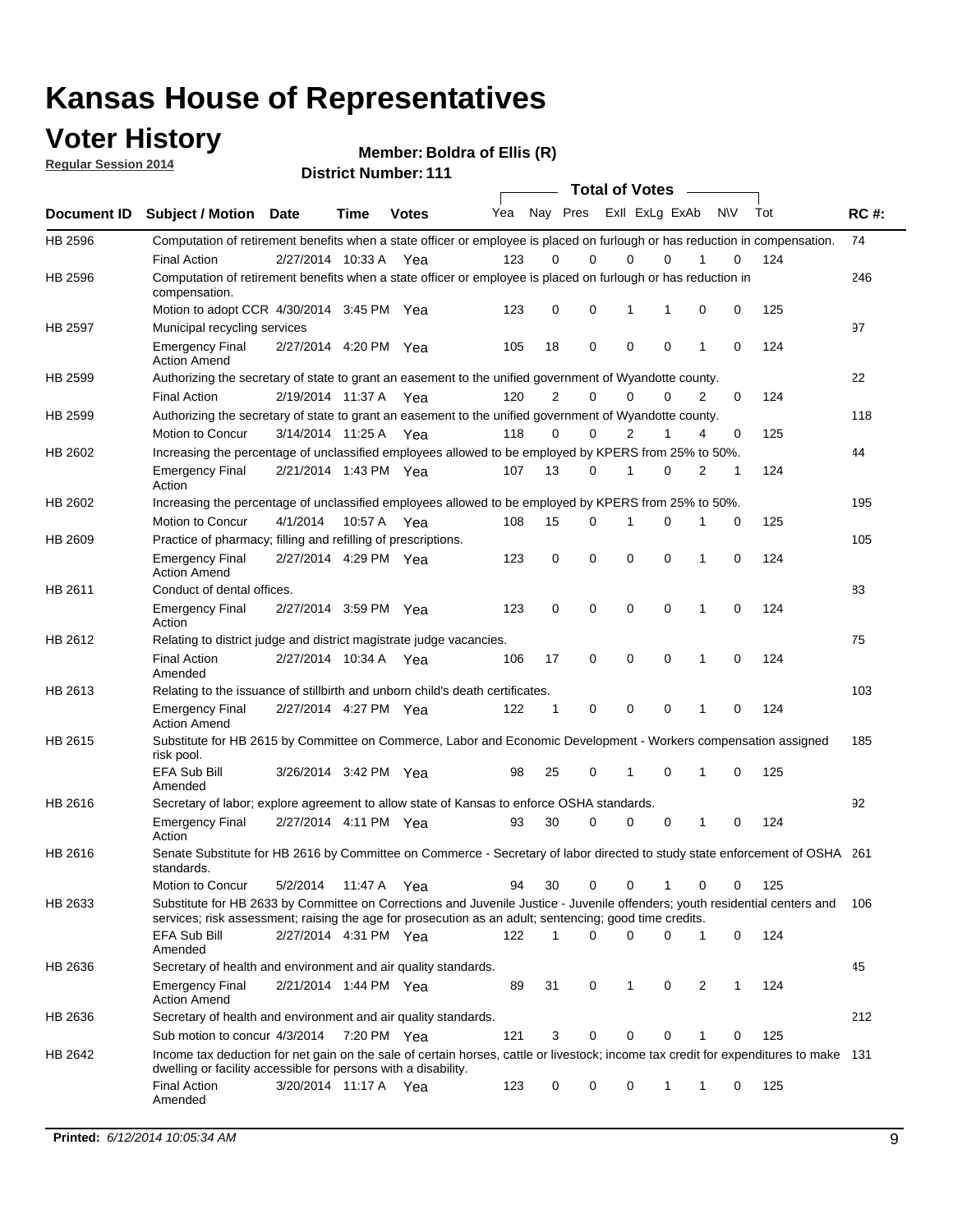#### **Voter History**<br> **Regular Session 2014 Regular Session 2014**

| <b>District Number: 111</b> |  |
|-----------------------------|--|
|-----------------------------|--|

|                    | <b>Total of Votes</b>                                                                                                                                                                                                                                                                                                                                                                                                                                         |                       |      |              |     |          |   |  |                         |             |                |     |     |             |
|--------------------|---------------------------------------------------------------------------------------------------------------------------------------------------------------------------------------------------------------------------------------------------------------------------------------------------------------------------------------------------------------------------------------------------------------------------------------------------------------|-----------------------|------|--------------|-----|----------|---|--|-------------------------|-------------|----------------|-----|-----|-------------|
| <b>Document ID</b> | <b>Subject / Motion Date</b>                                                                                                                                                                                                                                                                                                                                                                                                                                  |                       | Time | <b>Votes</b> | Yea |          |   |  | Nay Pres Exll ExLg ExAb |             |                | N\V | Tot | <b>RC#:</b> |
| HB 2643            | Property tax; classification of commercial and industrial machinery and equipment as personal property; reclassification of<br>property upon termination of IRB tax exemption; use of independent appraisers to appraiser certain                                                                                                                                                                                                                             |                       |      |              |     |          |   |  |                         |             |                |     |     | 164         |
|                    | <b>Final Action</b><br>Amended                                                                                                                                                                                                                                                                                                                                                                                                                                | 3/26/2014 10:56 A Yea |      |              | 123 | $\Omega$ | 0 |  |                         | 0           | 1              | 0   | 125 |             |
| HB 2643            | Property tax; classification of commercial and industrial machinery and equipment as personal property; reclassification of<br>property upon termination of IRB tax exemption; use of independent appraisers to appraiser certain complex property; motor<br>vehicles, members of military; mortgage registration tax phase out and replacement with fees; county clerk technology fund;<br>county treasurer technology fund.                                 |                       |      |              |     |          |   |  |                         |             |                |     |     | 274         |
|                    | Motion to Concur                                                                                                                                                                                                                                                                                                                                                                                                                                              | 5/2/2014              |      | 5:12 PM Nay  | 16  | 108      | 0 |  | $\Omega$                | 0           | 1              | 0   | 125 |             |
| HB 2643            | Property tax; classification of commercial and industrial machinery and equipment as personal property; reclassification of<br>property upon termination of IRB tax exemption; use of independent appraisers to appraiser certain complex property; motor<br>vehicles, members of military; mortgage registration tax phase out and replacement with fees; county clerk technology fund;<br>county treasurer technology fund.<br>Motion to adopt CCR 5/3/2014 |                       |      | 1:53 AM Yea  | 70  | 53       | 0 |  | 0                       | 0           | 1              | 1   | 125 | 286         |
| HB 2648            | Property tax exemption for levees.                                                                                                                                                                                                                                                                                                                                                                                                                            |                       |      |              |     |          |   |  |                         |             |                |     |     | 100         |
|                    | <b>Emergency Final</b><br><b>Action Amend</b>                                                                                                                                                                                                                                                                                                                                                                                                                 | 2/27/2014 4:23 PM Yea |      |              | 100 | 23       | 0 |  | $\mathbf 0$             | $\mathbf 0$ | 1              | 0   | 124 |             |
| HB 2651            | County law library.                                                                                                                                                                                                                                                                                                                                                                                                                                           |                       |      |              |     |          |   |  |                         |             |                |     |     | 76          |
|                    | <b>Final Action</b><br>Amended                                                                                                                                                                                                                                                                                                                                                                                                                                | 2/27/2014 10:38 A     |      | Yea          | 82  | 41       | 0 |  | 0                       | $\Omega$    | 1              | 0   | 124 |             |
| HB 2655            | Allowing veterans with PTSD to seek mental health treatment upon certain convictions.                                                                                                                                                                                                                                                                                                                                                                         |                       |      |              |     |          |   |  |                         |             |                |     |     | 77          |
|                    | <b>Final Action</b><br>Amended                                                                                                                                                                                                                                                                                                                                                                                                                                | 2/27/2014 10:40 A Yea |      |              | 123 | 0        | 0 |  | $\mathbf 0$             | 0           | 1              | 0   | 124 |             |
| HB 2655            | Senate Substitute for HB 2655 by Committee on Judiciary - Allowing veterans with PTSD to seek mental health treatment<br>upon certain convictions; also amending the crimes of interference with law enforcement and giving a false alarm.                                                                                                                                                                                                                    |                       |      |              |     |          |   |  |                         |             |                |     |     | 224         |
|                    | Motion to Concur                                                                                                                                                                                                                                                                                                                                                                                                                                              | 4/4/2014              |      | 5:42 PM Yea  | 122 | $\Omega$ | 0 |  | $\Omega$                | 1           | 2              | 0   | 125 |             |
| HB 2656            | Authorizing the state of Kansas to pay the death gratuity benefit to the designated survivor of a Kansas service member during 48<br>a federal government shutdown and providing for reimbursement to the state                                                                                                                                                                                                                                               |                       |      |              |     |          |   |  |                         |             |                |     |     |             |
|                    | <b>Final Action</b>                                                                                                                                                                                                                                                                                                                                                                                                                                           | 2/26/2014 11:27 A Yea |      |              | 123 | 0        | 0 |  | $\Omega$                | 0           | 1              | 0   | 124 |             |
| HB 2661            | Substitute for HB 2661 by Committee on Energy and Environment - Siting of electric transmission lines; notice and hearing<br>requirements.<br><b>EFA Sub Bill</b>                                                                                                                                                                                                                                                                                             | 3/26/2014 3:37 PM Yea |      |              | 119 | 4        | 0 |  | $\mathbf{1}$            | $\mathbf 0$ | 1              | 0   | 125 | 181         |
| HB 2662            | Expungment of driving under the influence convictions.                                                                                                                                                                                                                                                                                                                                                                                                        |                       |      |              |     |          |   |  |                         |             |                |     |     | 116         |
|                    | <b>Final Action</b><br>Amended                                                                                                                                                                                                                                                                                                                                                                                                                                | 3/14/2014 11:22 A Yea |      |              | 87  | 31       | 0 |  | 2                       | 1           | 4              | 0   | 125 |             |
| <b>HB 2668</b>     | Health insurance for qualified professional associations.                                                                                                                                                                                                                                                                                                                                                                                                     |                       |      |              |     |          |   |  |                         |             |                |     |     | 34          |
|                    | <b>Final Action</b><br>Amended                                                                                                                                                                                                                                                                                                                                                                                                                                | 2/21/2014 11:21 A Yea |      |              | 114 | 7        | 0 |  | $\mathbf{1}$            | $\mathbf 0$ | $\overline{2}$ | 0   | 124 |             |
| HB 2668            | Predetermination of health insurance benefits                                                                                                                                                                                                                                                                                                                                                                                                                 |                       |      |              |     |          |   |  |                         |             |                |     |     | 262         |
|                    | Motion to Concur                                                                                                                                                                                                                                                                                                                                                                                                                                              | 5/2/2014              |      | 12:05 P Yea  | 97  | 27       | 0 |  | 0                       | 1           | 0              | 0   | 125 |             |
| HB 2669            | State civil service board; transferred from the department of administration to the office of administrative hearings.                                                                                                                                                                                                                                                                                                                                        |                       |      |              |     |          |   |  |                         |             |                |     |     | 87          |
|                    | <b>Emergency Final</b><br>Action                                                                                                                                                                                                                                                                                                                                                                                                                              | 2/27/2014 4:05 PM Yea |      |              | 110 | 13       | 0 |  | 0                       | 0           | 1              | 0   | 124 |             |
| HB 2673            | Kansas healing arts act; physician assistant licensure act.                                                                                                                                                                                                                                                                                                                                                                                                   |                       |      |              |     |          |   |  |                         |             |                |     |     | 91          |
|                    | <b>Emergency Final</b><br><b>Action Amend</b>                                                                                                                                                                                                                                                                                                                                                                                                                 | 2/27/2014 4:10 PM Yea |      |              | 105 | 18       | 0 |  | 0                       | 0           | 1              | 0   | 124 |             |
| HB 2673            | Board of healing arts functions and duties, physician assistants licensure act and podiatry act.                                                                                                                                                                                                                                                                                                                                                              |                       |      |              |     |          |   |  |                         |             |                |     |     | 270         |
|                    | Motion to adopt CCR 5/2/2014 3:39 PM Yea                                                                                                                                                                                                                                                                                                                                                                                                                      |                       |      |              | 111 | 11       | 0 |  | 0                       | 1           | 1              | 1   | 125 |             |
| HB 2675            | Relating to procurement negotiating committees; certified businesses.                                                                                                                                                                                                                                                                                                                                                                                         |                       |      |              |     |          |   |  |                         |             |                |     |     | 165         |
|                    | <b>Final Action</b><br>Amended                                                                                                                                                                                                                                                                                                                                                                                                                                | 3/26/2014 10:57 A Yea |      |              | 123 | 0        | 0 |  | $\mathbf 1$             | 0           | 1              | 0   | 125 |             |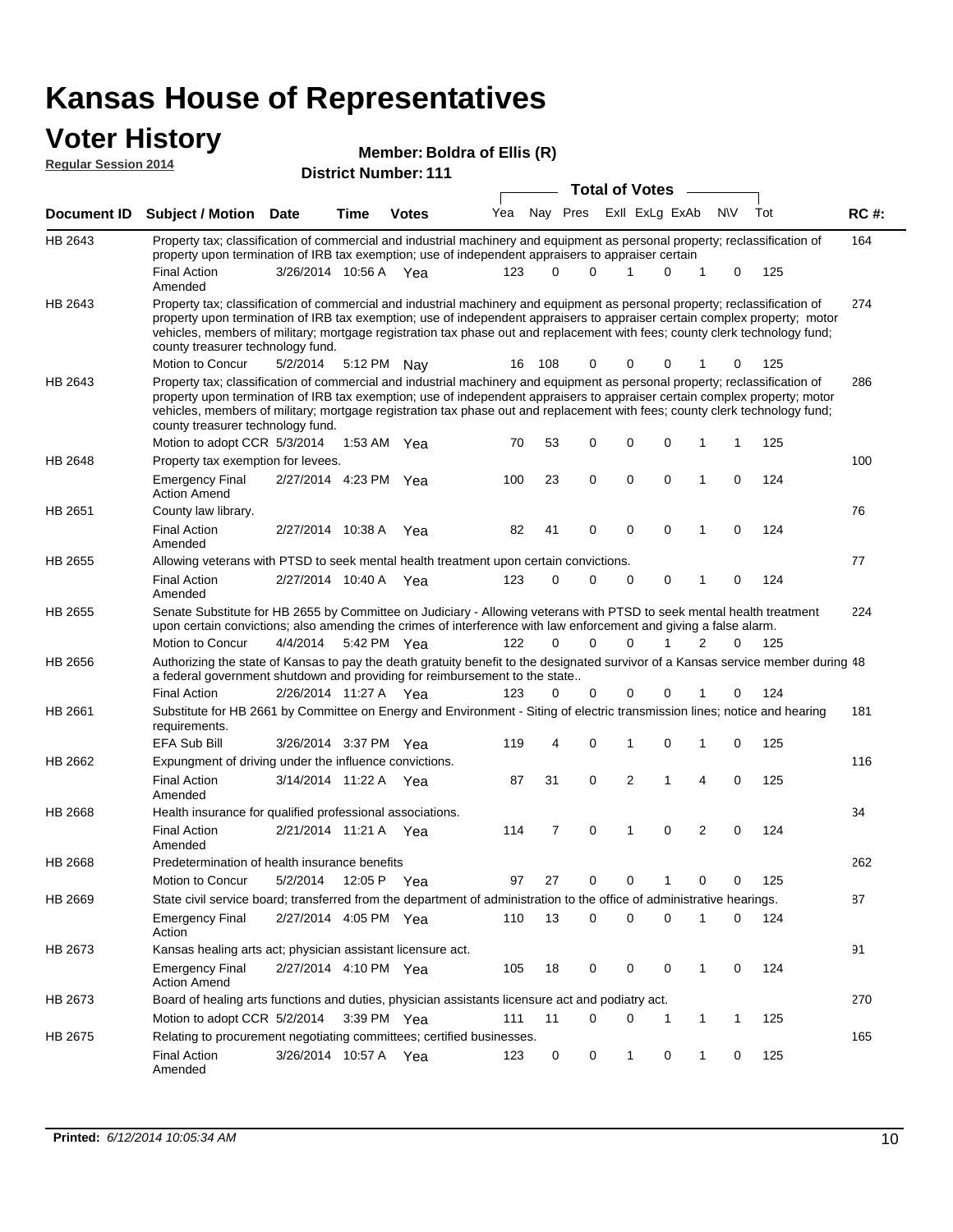### **Voter History**

**Regular Session 2014**

| <b>District Number: 111</b> |  |
|-----------------------------|--|
|                             |  |

|         |                                                                                                                                                                                                                                                                     |                       |             |              |     |          |             | <b>Total of Votes</b> |              | $\sim$         |              |     |             |
|---------|---------------------------------------------------------------------------------------------------------------------------------------------------------------------------------------------------------------------------------------------------------------------|-----------------------|-------------|--------------|-----|----------|-------------|-----------------------|--------------|----------------|--------------|-----|-------------|
|         | Document ID Subject / Motion Date                                                                                                                                                                                                                                   |                       | Time        | <b>Votes</b> | Yea | Nay Pres |             | Exll ExLg ExAb        |              |                | <b>NV</b>    | Tot | <b>RC#:</b> |
| HB 2681 | Substitute for HB2681 by Committee on Veterans, Military, and Homeland Security--Abolishing the Kansas commission on<br>veterans affairs; creating the Kansas commission on veterans affairs office within the executive branch of government.                      |                       |             |              |     |          |             |                       |              |                |              |     | 132         |
|         | Final Action Sub Bill 3/20/2014 11:18 A Yea                                                                                                                                                                                                                         |                       |             |              | 123 | 0        | $\Omega$    | $\Omega$              | $\mathbf{1}$ | 1              | 0            | 125 |             |
| HB 2681 | Substitute for HB2681 by Committee on Veterans, Military, and Homeland Security - Abolishing the Kansas commission on<br>veterans affairs; creating the Kansas commission on veterans affairs office within the executive branch of government.<br>Motion to Concur | 4/4/2014 11:41 A Yea  |             |              | 122 | 0        | 0           |                       | 1            | 1              | 0            | 125 | 219         |
| HB 2684 | Allocating moneys from driver's license fees to the judicial branch nonjudicial salary adjustment fund.                                                                                                                                                             |                       |             |              |     |          |             |                       |              |                |              |     | 78          |
|         | <b>Final Action</b>                                                                                                                                                                                                                                                 |                       |             |              | 93  | 30       | 0           | 0                     | $\Omega$     | 1              | 0            | 124 |             |
|         |                                                                                                                                                                                                                                                                     | 2/27/2014 10:41 A Yea |             |              |     |          |             |                       |              |                |              |     |             |
| HB 2687 | Unclaimed property act and hearings.                                                                                                                                                                                                                                |                       |             |              |     |          | $\mathbf 0$ |                       | 0            |                |              |     | 59          |
|         | <b>Final Action</b>                                                                                                                                                                                                                                                 | 2/26/2014 11:44 A     |             | Yea          | 119 | 4        |             | 0                     |              | 1              | 0            | 124 |             |
| HB 2687 | Unclaimed property act and hearings.                                                                                                                                                                                                                                |                       |             |              |     |          |             |                       | $\Omega$     |                |              |     | 251         |
|         | Motion to Concur                                                                                                                                                                                                                                                    | 5/1/2014              | 1:56 PM Yea |              | 125 | 0        | $\mathbf 0$ | $\mathbf 0$           |              | 0              | 0            | 125 |             |
| HB 2689 | Amending which convictions are counted for driving while license canceled, suspended or revoked.                                                                                                                                                                    |                       |             |              |     |          |             |                       |              |                |              |     | 231         |
|         | <b>Final Action</b><br>Amended                                                                                                                                                                                                                                      | 4/5/2014              | 10:23 A Yea |              | 121 | 0        | 0           | 0                     | 0            | $\overline{4}$ | 0            | 125 |             |
| HB 2693 | Providing for testing by community colleges for commercial driver's licenses and allowing temporary commercial driver's<br>license holders the ability to drive class A commercial vehicles.                                                                        |                       |             |              |     |          |             |                       |              |                |              |     | 104         |
|         | <b>Emergency Final</b><br><b>Action Amend</b>                                                                                                                                                                                                                       | 2/27/2014 4:28 PM Yea |             |              | 123 | 0        | 0           | 0                     | 0            | 1              | 0            | 124 |             |
| HB 2693 | Senate Substitute for HB 2693 by Committee on Transportation - Providing for testing by community colleges for commercial<br>driver's licenses; entities serving as driver's licenses examiners.                                                                    |                       |             |              |     |          |             |                       |              |                |              |     | 255         |
|         | Motion to adopt CCR 5/1/2014 4:42 PM Yea                                                                                                                                                                                                                            |                       |             |              | 125 | 0        | 0           | 0                     | 0            | 0              | 0            | 125 |             |
| HB 2715 | Farm machinery and equipment annual highway permits, commercial drivers' license.                                                                                                                                                                                   |                       |             |              |     |          |             |                       |              |                |              |     | 98          |
|         | <b>Emergency Final</b><br><b>Action Amend</b>                                                                                                                                                                                                                       | 2/27/2014 4:21 PM Yea |             |              | 123 | 0        | $\Omega$    | $\Omega$              | 0            | 1              | 0            | 124 |             |
| HB 2717 | Registration of operators of assisted living, residential health care, home plus or adult day care facilities.                                                                                                                                                      |                       |             |              |     |          |             |                       |              |                |              |     | 175         |
|         | <b>Emergency Final</b><br><b>Action Amend</b>                                                                                                                                                                                                                       | 3/26/2014 3:29 PM Yea |             |              | 114 | 9        | $\Omega$    | 1                     | 0            | 1              | 0            | 125 |             |
| HB 2721 | Substitute for Substitute for HB 2721 by Committee on Commerce, Labor and Economic Development †Enacting the<br>business entity standard treatment act.                                                                                                             |                       |             |              |     |          |             |                       |              |                |              |     | 117         |
|         | Final Action Sub Bill 3/14/2014 11:23 A Yea                                                                                                                                                                                                                         |                       |             |              | 118 | 0        | 0           | 2                     | 1            | 4              | 0            | 125 |             |
| HB 2721 | Substitute for Substitute for HB 2721 by Committee on Commerce, Labor and Economic Development - Enacting the business 273<br>entity standard treatment act.                                                                                                        |                       |             |              |     |          |             |                       |              |                |              |     |             |
|         | Motion to Concur                                                                                                                                                                                                                                                    | 5/2/2014              | 3:59 PM Yea |              | 122 | 0        | 0           | 0                     | 1            | 1              | 1            | 125 |             |
| HB 2724 | Uniform commercial driver's license act; definition of tank vehicle.                                                                                                                                                                                                |                       |             |              |     |          |             |                       |              |                |              |     | 99          |
|         | <b>Emergency Final</b><br>Action                                                                                                                                                                                                                                    | 2/27/2014 4:22 PM Yea |             |              | 122 | 1        | $\mathbf 0$ | $\mathbf 0$           | 0            | 1              | 0            | 124 |             |
| HB 2727 | Expiration of license plates and placards for individuals with disability.                                                                                                                                                                                          |                       |             |              |     |          |             |                       |              |                |              |     | 88          |
|         | Emergency Final<br>Action                                                                                                                                                                                                                                           | 2/27/2014 4:06 PM Yea |             |              | 123 | 0        | 0           | 0                     | 0            | 1              | 0            | 124 |             |
| HB 2728 | Permits for the operation of salvage vehicles no longer required to be prepared in triplicate.                                                                                                                                                                      |                       |             |              |     |          |             |                       |              |                |              |     | 89          |
|         | <b>Emergency Final</b><br>Action                                                                                                                                                                                                                                    | 2/27/2014 4:07 PM Yea |             |              | 122 | 1        | 0           | 0                     | 0            | 1              | 0            | 124 |             |
| HB 2728 | Permits for the operation of salvage vehicles no longer required to be prepared in triplicate.                                                                                                                                                                      |                       |             |              |     |          |             |                       |              |                |              |     | 192         |
|         | Motion to Concur                                                                                                                                                                                                                                                    | 3/31/2014 11:43 A Yea |             |              | 122 | 0        | 0           | $\mathbf{1}$          | 0            | 2              | 0            | 125 |             |
| HB 2732 | Sales tax authority for Rooks county for constructing or remodeling a jail facility.                                                                                                                                                                                |                       |             |              |     |          |             |                       |              |                |              |     | 232         |
|         | <b>Final Action</b>                                                                                                                                                                                                                                                 | 4/5/2014 10:24 A Yea  |             |              | 121 | 0        | 0           | 0                     | 0            | 4              | 0            | 125 |             |
| HB 2744 | Insurance; coverage for autism spectrum disorder.                                                                                                                                                                                                                   |                       |             |              |     |          |             |                       |              |                |              |     | 137         |
|         | <b>Final Action</b><br>Amended                                                                                                                                                                                                                                      | 3/21/2014 10:14 A Yea |             |              | 114 | 3        | 0           | 0                     | $\mathbf{1}$ | 6              | $\mathbf{1}$ | 125 |             |
| HB 2745 | Tax lien on property voluntarily transferred.                                                                                                                                                                                                                       |                       |             |              |     |          |             |                       |              |                |              |     | 166         |
|         | <b>Final Action</b>                                                                                                                                                                                                                                                 | 3/26/2014 10:58 A     |             | Yea          | 123 | 0        | 0           | 1                     | 0            | $\mathbf{1}$   | 0            | 125 |             |
|         | <b>Printed:</b> 6/12/2014 10:05:34 AM                                                                                                                                                                                                                               |                       |             |              |     |          |             |                       |              |                |              |     | 11          |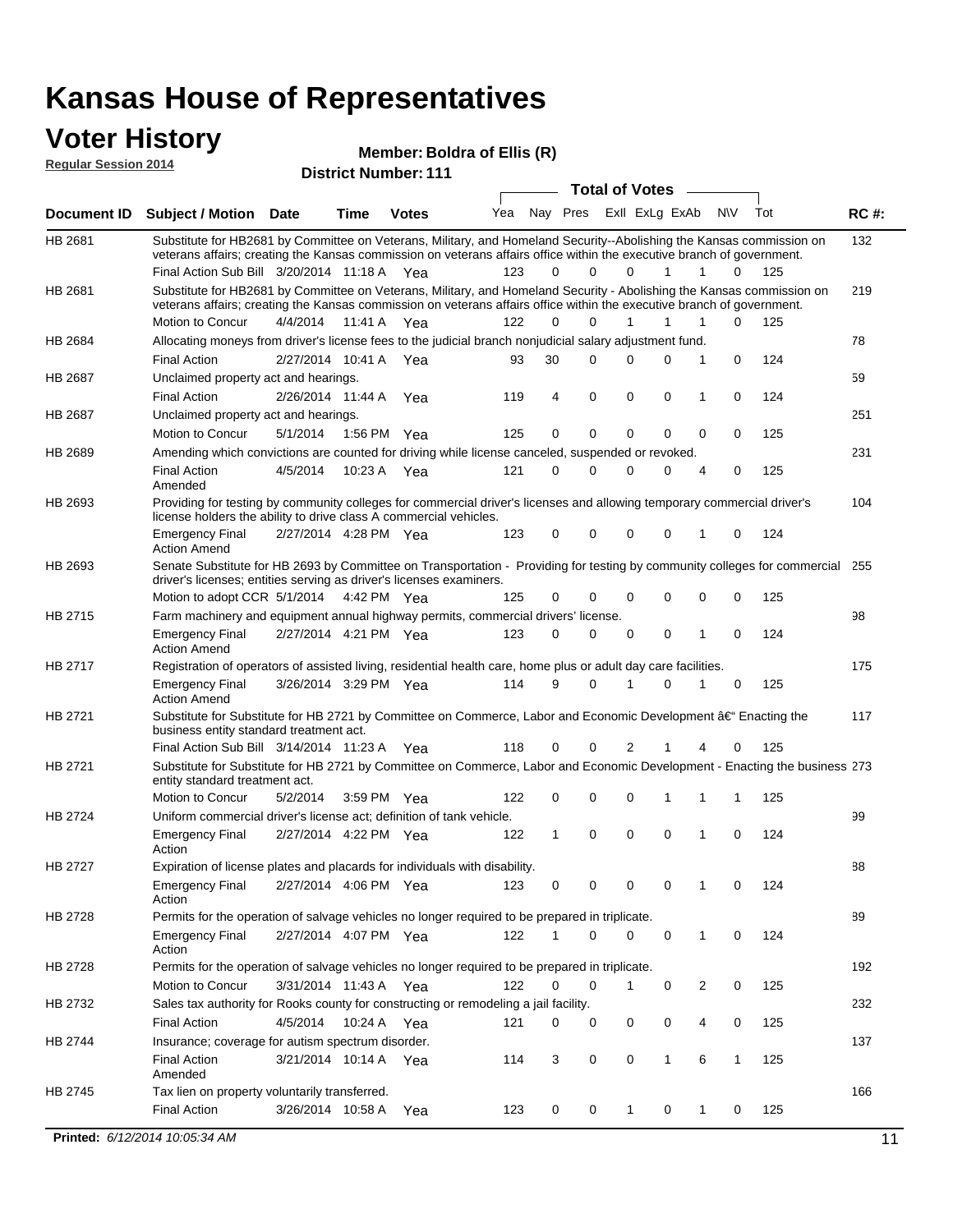### **Voter History**

**Regular Session 2014**

#### **Boldra of Ellis (R)**

|                 |                                                                                                                                                                                                                                                      |                       |             |              |     |          |          | <b>Total of Votes</b> |             |   |           |       |             |
|-----------------|------------------------------------------------------------------------------------------------------------------------------------------------------------------------------------------------------------------------------------------------------|-----------------------|-------------|--------------|-----|----------|----------|-----------------------|-------------|---|-----------|-------|-------------|
|                 | Document ID Subject / Motion Date                                                                                                                                                                                                                    |                       | Time        | <b>Votes</b> | Yea | Nav Pres |          | Exll ExLg ExAb        |             |   | <b>NV</b> | Tot   | <b>RC#:</b> |
| HB 2755         | Repealing the sunset on the Kansas taxpayer transparency act.                                                                                                                                                                                        |                       |             |              |     |          |          |                       |             |   |           |       | 140         |
|                 | <b>Final Action</b>                                                                                                                                                                                                                                  | 3/24/2014 10:13 A     |             | Yea          | 122 | 0        | 0        | 0                     | 0           | 3 | 0         | 125   |             |
| HB 2767         | State child death review board.                                                                                                                                                                                                                      |                       |             |              |     |          |          |                       |             |   |           |       | 167         |
|                 | <b>Final Action</b><br>Amended                                                                                                                                                                                                                       | 3/26/2014 10:59 A     |             | Yea          | 123 | 0        | 0        | 1                     | 0           | 1 | 0         | 125   |             |
| <b>HCR 5029</b> | Urging the Kansas bureau of investigation to establish a blue alert system for the state of Kansas.                                                                                                                                                  |                       |             |              |     |          |          |                       |             |   |           |       | 95          |
|                 | <b>Emergency Final</b><br><b>Action Amend</b>                                                                                                                                                                                                        | 2/27/2014 4:15 PM Yea |             |              | 121 | 2        | 0        | 0                     | 0           | 1 | 0         | 124   |             |
| <b>HCR 5031</b> | Urging Congress to provide for the prompt payment of disability compensation to U.S. Veterans.                                                                                                                                                       |                       |             |              |     |          |          |                       |             |   |           |       | 125         |
|                 | <b>Final Action</b>                                                                                                                                                                                                                                  | 3/19/2014 11:21 A Yea |             |              | 122 | $\Omega$ | 0        | 0                     | 1           | 2 | 0         | 125   |             |
| HR 6049         | Resolution encouraging the creation of a Kansas plan for comprehensive treatment of chronic obstruction pulmonary<br>disease.                                                                                                                        |                       |             |              |     |          |          |                       |             |   |           |       | 109         |
|                 | <b>Emergency Final</b><br><b>Action Amend</b>                                                                                                                                                                                                        | 3/6/2014              | 11:24 A     | Yea          | 120 | 0        | 0        | 2                     | 1           | 2 | 0         | 125   |             |
| HR 6063         | Urging the President to extend the qualifications for the Women's Army Corps Service Medal.                                                                                                                                                          |                       |             |              |     |          |          |                       |             |   |           |       | 143         |
|                 | <b>Final Action</b>                                                                                                                                                                                                                                  | 3/25/2014 10:11 A Yea |             |              | 123 | $\Omega$ | 0        | 1                     | $\Omega$    | 1 | 0         | 125   |             |
| SB 40           | House Substitute for SB 40 by Committee on Corrections and Juvenile Justice †Secretary of corrections; including juvenile<br>offenders in the prison made goods act; authorizing use of correctional industries funds for payment of                 |                       |             |              |     |          |          |                       |             |   |           |       | 123         |
|                 | Final Action Sub Bill 3/17/2014 11:23 A Yea                                                                                                                                                                                                          |                       |             |              | 123 | 0        | 0        | 0                     | O           | 2 | 0         | 125   |             |
| SB 54           | Medical assistance recovery program; rules and regulations.                                                                                                                                                                                          |                       |             |              |     |          |          |                       |             |   |           |       | 174         |
|                 | <b>Emergency Final</b><br><b>Action Amend</b>                                                                                                                                                                                                        | 3/26/2014 3:28 PM Yea |             |              | 95  | 28       | 0        | 1                     | $\mathbf 0$ | 1 | 0         | 125   |             |
| <b>SB 54</b>    | Amendments to statutes regulating abortions.                                                                                                                                                                                                         |                       |             |              |     |          |          |                       |             |   |           |       | 214         |
|                 | Motion to Adopt CCR 4/4/2014 9:59 AM Yea                                                                                                                                                                                                             |                       |             |              | 112 | 11       | 0        |                       | $\mathbf 0$ | 1 | 0         | 125   |             |
| SB 63           | State use law; purchases by municipalities; committee sunset date and chairperson selection.                                                                                                                                                         |                       |             |              |     |          |          |                       |             |   |           |       | 280         |
|                 | Motion to adopt CCR 5/2/2014                                                                                                                                                                                                                         |                       | 8:52 PM Yea |              | 124 | 0        | 0        | 0                     | 0           | 1 | 0         | 125   |             |
| SB 99           | Lobbyists defined.                                                                                                                                                                                                                                   |                       |             |              |     |          |          |                       |             |   |           |       | 184         |
|                 | <b>Emergency Final</b><br>Action                                                                                                                                                                                                                     | 3/26/2014 3:41 PM Yea |             |              | 117 | 6        | 0        | 1                     | $\mathbf 0$ | 1 | 0         | 125   |             |
| SB 147          | House Substitute for SB 147 by Committee on Agriculture and Natural Resources †Amending the powers and duties of the 133<br>Kansas department of agriculture division of conservation and the state conservation commission.                         |                       |             |              |     |          |          |                       |             |   |           |       |             |
|                 | Final Action Sub Bill 3/20/2014 11:19 A Yea<br>Amended                                                                                                                                                                                               |                       |             |              | 123 | 0        | 0        | 0                     | 1           | 1 | 0         | 125   |             |
| SB 218          | House Substitute for SB 218 by Committee on Appropriations-Education; relating to the financing and instruction thereof;<br>making and concerning appropriations for the fiscal years ending June 30, 2014, and June 30, 2015, for certain agencies. |                       |             |              |     |          |          |                       |             |   |           |       | 226         |
|                 | Final Action Sub Bill 4/4/2014<br>Amended                                                                                                                                                                                                            |                       | 6:17 PM Yea |              | 91  | 31       | $\Omega$ | 0                     | 1           | 2 | $\Omega$  | 125   |             |
| SB 218          | House Substitute for SB 218 by Committee on Appropriations-Education; relating to the financing and instruction thereof;                                                                                                                             |                       |             |              |     |          |          |                       |             |   |           |       | 237         |
|                 | making and concerning appropriations for the fiscal years ending June 30, 2014, and June 30, 2015, for certain agencies.<br>Sub Motion to Adopt 4/6/2014 12:51 A Nay<br>CCR                                                                          |                       |             |              | 55  | 67       | 0        | 0                     | 0           | 3 | 0         | - 125 |             |
| SB 231          | House Substitute for SB 231 †Concerning valuation and appeals; renaming the state court of tax appeals; timing of<br>decisions.                                                                                                                      |                       |             |              |     |          |          |                       |             |   |           |       | 134         |
|                 | Final Action Sub Bill 3/20/2014 11:21 A Yea<br>Amended                                                                                                                                                                                               |                       |             |              | 123 | 0        | 0        | 0                     | 1           | 1 | 0         | 125   |             |
| SB 231          | House Substitute for SB 231 - Concerning valuation and appeals; renaming the state court of tax appeals; timing of<br>decisions                                                                                                                      |                       |             |              |     |          |          |                       |             |   |           |       | 281         |
|                 | Motion to Adopt CCR 5/2/2014                                                                                                                                                                                                                         |                       | 8:56 PM Yea |              | 124 | 0        | 0        | 0                     | 0           | 1 | 0         | 125   |             |
| SB 245          | House Substitute for SB 245 by Committee on Appropriations - Appropriations for FY 2014, FY 2015, and FY 2016 for the<br>department of corrections; capital improvement projects.                                                                    |                       |             |              |     |          |          |                       |             |   |           |       | 13          |
|                 | Final Action Sub Bill 2/13/2014 11:34 A<br>Amended                                                                                                                                                                                                   |                       |             | Nav          | 79  | 41       | 0        | 3                     | 0           | 1 | 0         | 124   |             |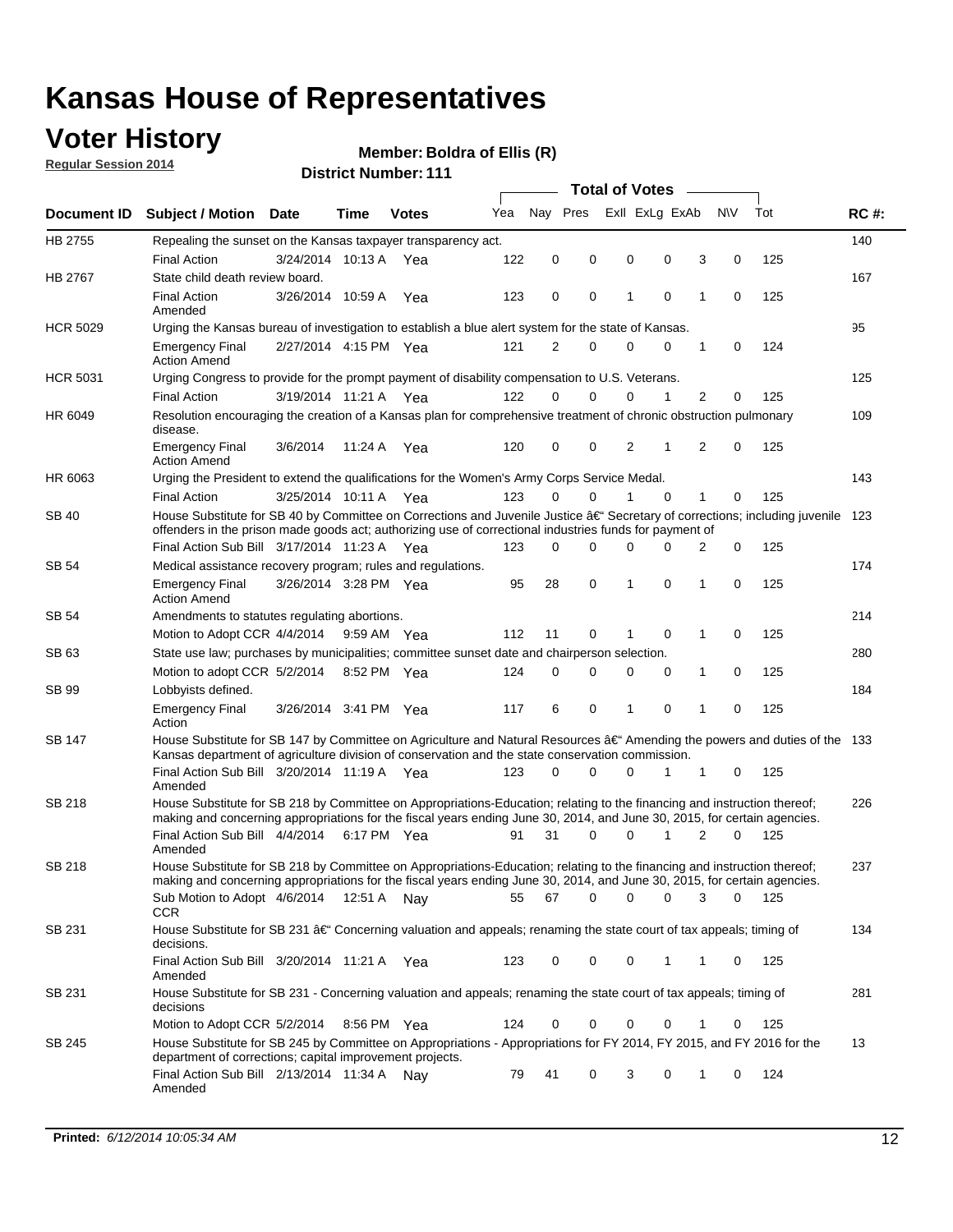#### **Voter History**

#### **Boldra of Ellis (R)**

**Regular Session 2014**

|               |                                                                                                                                                                                                                                                                                                                                                                                                                                                                                                                                                                                                                                                                                                                                                                                                                   |                       |             | PISUIVLINUIIINGI. I I I |     |    | <b>Total of Votes</b>       |   |             |                |             |     |             |
|---------------|-------------------------------------------------------------------------------------------------------------------------------------------------------------------------------------------------------------------------------------------------------------------------------------------------------------------------------------------------------------------------------------------------------------------------------------------------------------------------------------------------------------------------------------------------------------------------------------------------------------------------------------------------------------------------------------------------------------------------------------------------------------------------------------------------------------------|-----------------------|-------------|-------------------------|-----|----|-----------------------------|---|-------------|----------------|-------------|-----|-------------|
|               | Document ID Subject / Motion Date                                                                                                                                                                                                                                                                                                                                                                                                                                                                                                                                                                                                                                                                                                                                                                                 |                       | <b>Time</b> | <b>Votes</b>            |     |    | Yea Nay Pres ExII ExLg ExAb |   |             |                | <b>NV</b>   | Tot | <b>RC#:</b> |
| <b>SB 245</b> | House Substitute for SB 245 by Committee on Appropriations - Education funding; relating to mineral production; creating the 258<br>mineral production education fund, crediting 20% of remainder from oil and gas tax into such fund, moneys expended on<br>education; abolishing the oil and gas valuation depletion trust fund; allowing the counties to retain funds already in such<br>county's oil and gas valuation depletion trust fund; concerning school financing sources; proceeds from the tax levied by a<br>school district under authority of K.S.A. 2013 Supp. 72-6431, remitted to the state treasury to the credit of the state school<br>district finance fund not to the district's general fund; making and concerning appropriations for fiscal year 2017.<br>Motion to adopt CCR 5/1/2014 |                       |             | 5:06 PM Yea             | 88  | 37 | 0                           | 0 | 0           | 0              | 0           | 125 |             |
| <b>SB 248</b> | Victim notification prior to release of certain inmates.                                                                                                                                                                                                                                                                                                                                                                                                                                                                                                                                                                                                                                                                                                                                                          |                       |             |                         |     |    |                             |   |             |                |             |     | 119         |
|               | <b>Final Action</b>                                                                                                                                                                                                                                                                                                                                                                                                                                                                                                                                                                                                                                                                                                                                                                                               | 3/17/2014 11:18 A     |             | Yea                     | 122 | 0  | 0                           | 0 | 0           | 2              | 1           | 125 |             |
| SB 254        | Medical assistance recovery program; rules and regulations.                                                                                                                                                                                                                                                                                                                                                                                                                                                                                                                                                                                                                                                                                                                                                       |                       |             |                         |     |    |                             |   |             |                |             |     | 179         |
|               | <b>Emergency Final</b><br>Action                                                                                                                                                                                                                                                                                                                                                                                                                                                                                                                                                                                                                                                                                                                                                                                  | 3/26/2014 3:34 PM Yea |             |                         | 123 | 0  | 0                           | 1 | 0           | $\mathbf{1}$   | 0           | 125 |             |
| SB 256        | Attorney general; costs in criminal appeals.                                                                                                                                                                                                                                                                                                                                                                                                                                                                                                                                                                                                                                                                                                                                                                      |                       |             |                         |     |    |                             |   |             |                |             |     | 147         |
|               | <b>Final Action</b><br>Amended                                                                                                                                                                                                                                                                                                                                                                                                                                                                                                                                                                                                                                                                                                                                                                                    | 3/25/2014 10:16 A     |             | Yea                     | 119 | 4  | 0                           | 1 | 0           | 1              | $\mathbf 0$ | 125 |             |
| SB 256        | Amending the crime of mistreatment of a dependent adult; creating the crime of mistreatment of an elder person; amending<br>the crime of unlawful sexual relations; amending provisions relating to appearance bonds and surety regulation; amending<br>violations of the Kansas racketeer influenced and corrupt organization act; also concerning the attorney general, costs in<br>criminal appeals.                                                                                                                                                                                                                                                                                                                                                                                                           |                       |             |                         |     |    |                             |   |             |                |             |     | 236         |
|               | Motion to Adopt CCR 4/5/2014                                                                                                                                                                                                                                                                                                                                                                                                                                                                                                                                                                                                                                                                                                                                                                                      |                       | 6:52 PM Yea |                         | 118 | 4  | 0                           | 0 | 0           | 3              | 0           | 125 |             |
| SB 258        | Amending the juvenile statute of limitations to match adult time limitations for sex crimes.                                                                                                                                                                                                                                                                                                                                                                                                                                                                                                                                                                                                                                                                                                                      |                       |             |                         |     |    |                             |   |             |                |             |     | 135         |
|               | <b>Final Action</b><br>Amended                                                                                                                                                                                                                                                                                                                                                                                                                                                                                                                                                                                                                                                                                                                                                                                    | 3/20/2014 11:21 A Yea |             |                         | 123 | 0  | 0                           | 0 | 1           | 1              | 0           | 125 |             |
| <b>SB 258</b> | Relating to issuance of certificates of birth resulting in stillbirth.                                                                                                                                                                                                                                                                                                                                                                                                                                                                                                                                                                                                                                                                                                                                            |                       |             |                         |     |    |                             |   |             |                |             |     | 259         |
|               | Motion to Adopt CCR 5/1/2014 5:12 PM Yea                                                                                                                                                                                                                                                                                                                                                                                                                                                                                                                                                                                                                                                                                                                                                                          |                       |             |                         | 121 | 4  | 0                           | 0 | 0           | 0              | 0           | 125 |             |
| SB 263        | Establishing the military funeral honors fund under the adjutant general's office.                                                                                                                                                                                                                                                                                                                                                                                                                                                                                                                                                                                                                                                                                                                                |                       |             |                         |     |    |                             | 1 |             | 1              | 0           |     | 148         |
|               | <b>Final Action</b><br>Amended                                                                                                                                                                                                                                                                                                                                                                                                                                                                                                                                                                                                                                                                                                                                                                                    | 3/25/2014 10:17 A Yea |             |                         | 123 | 0  | 0                           |   | 0           |                |             | 125 |             |
| SB 263        | Veterans and military matters; military honors fund; death gratuity; disabled veterans preference, state jobs and contracts;<br>schools on military reservations, funding.                                                                                                                                                                                                                                                                                                                                                                                                                                                                                                                                                                                                                                        |                       |             |                         |     |    |                             |   |             |                |             |     | 256         |
|               | Motion to adopt CCR 5/1/2014 4:47 PM Yea                                                                                                                                                                                                                                                                                                                                                                                                                                                                                                                                                                                                                                                                                                                                                                          |                       |             |                         | 124 | 0  | 0                           | 0 | $\mathbf 0$ | 0              | 1           | 125 |             |
| SB 265        | Income definition for Homestead Refund eligibility.                                                                                                                                                                                                                                                                                                                                                                                                                                                                                                                                                                                                                                                                                                                                                               |                       |             |                         |     |    |                             |   |             |                |             |     | 113         |
|               | <b>Final Action</b><br>Amended                                                                                                                                                                                                                                                                                                                                                                                                                                                                                                                                                                                                                                                                                                                                                                                    | 3/13/2014 11:23 A Yea |             |                         | 121 | 0  | 0                           | 1 | 1           | $\overline{2}$ | 0           | 125 |             |
| SB 265        | Definition of income for homestead refund and SAFESR eligibility; income tax credits for adoption expenses and expenses to<br>make dwelling or facility accessible to persons with a disability; income tax deductions, self-employment taxes, expenses<br>related to organ donations, net gain on the sale of certain livestock; withholding, non-resident pass-through entity income;<br>Kansas taxpayer transparency act, sunset; sales tax exemptions.<br>Motion to Adopt CCR 4/4/2014 6:29 PM Yea                                                                                                                                                                                                                                                                                                            |                       |             |                         | 122 | 0  | 0                           | 0 | 1           | 2              | 0           | 125 | 227         |
| SB 266        | Mineral severance tax return file date.                                                                                                                                                                                                                                                                                                                                                                                                                                                                                                                                                                                                                                                                                                                                                                           |                       |             |                         |     |    |                             |   |             |                |             |     | 114         |
|               | <b>Final Action</b><br>Amended                                                                                                                                                                                                                                                                                                                                                                                                                                                                                                                                                                                                                                                                                                                                                                                    | 3/13/2014 11:24 A     |             | Yea                     | 121 | 0  | 0                           | 1 | 1           | 2              | 0           | 125 |             |
| SB 266        | Severance tax return and payment dates; sales tax authority for Rooks county; property tax exemptions for certain donations<br>of land to the state and for amateur-built aircraft; sales tax exemptions for surface mining equipment and certain charitable<br>organizations.                                                                                                                                                                                                                                                                                                                                                                                                                                                                                                                                    |                       |             |                         |     |    |                             |   |             |                |             |     | 266         |
|               | Motion to Adopt CCR 5/2/2014                                                                                                                                                                                                                                                                                                                                                                                                                                                                                                                                                                                                                                                                                                                                                                                      |                       |             | $3:19 \text{ PM}$ Yea   | 122 | 1  | 0                           | 0 | 1           | 1              | 0           | 125 |             |
| SB 267        | Insurance; excluding real estate from acceptable security deposits with the commissioner and requiring original handwritten<br>signatures on deposit forms.                                                                                                                                                                                                                                                                                                                                                                                                                                                                                                                                                                                                                                                       |                       |             |                         |     |    |                             |   |             |                |             |     | 144         |
|               | <b>Final Action</b>                                                                                                                                                                                                                                                                                                                                                                                                                                                                                                                                                                                                                                                                                                                                                                                               | 3/25/2014 10:12 A Yea |             |                         | 123 | 0  | 0                           | 1 | 0           | 1              | 0           | 125 |             |
| SB 268        | Insurance; Risk-based capital requirements.                                                                                                                                                                                                                                                                                                                                                                                                                                                                                                                                                                                                                                                                                                                                                                       |                       |             |                         |     |    |                             |   |             |                |             |     | 145         |
|               | <b>Final Action</b>                                                                                                                                                                                                                                                                                                                                                                                                                                                                                                                                                                                                                                                                                                                                                                                               | 3/25/2014 10:13 A     |             | Yea                     | 123 | 0  | 0                           | 1 | 0           | $\mathbf{1}$   | 0           | 125 |             |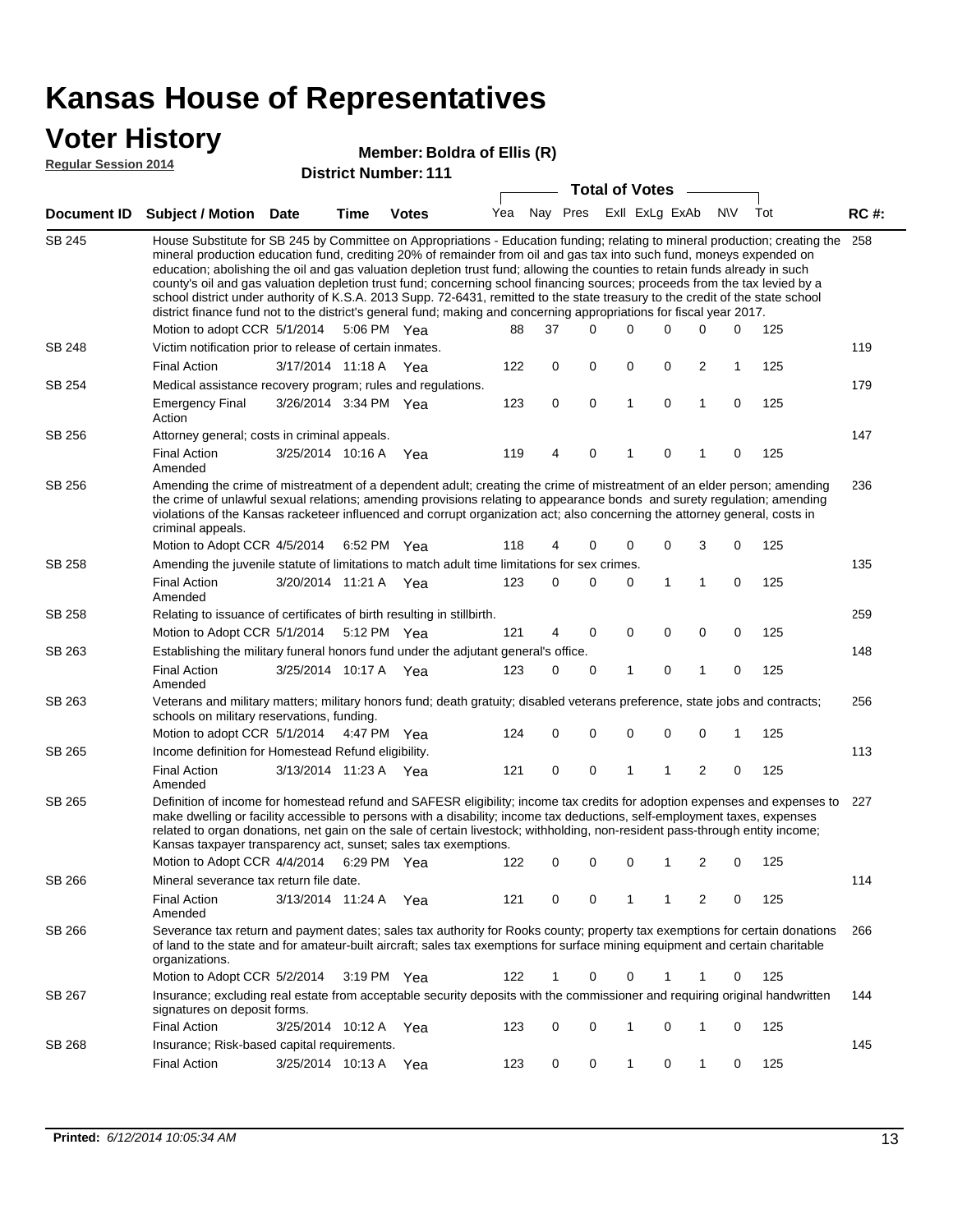### **Voter History**

**Regular Session 2014**

#### **Boldra of Ellis (R)**

|               |                                                                                                                                                                                    |                       |      |              | <b>Total of Votes</b> |                |          |                |             |                |             |     |             |
|---------------|------------------------------------------------------------------------------------------------------------------------------------------------------------------------------------|-----------------------|------|--------------|-----------------------|----------------|----------|----------------|-------------|----------------|-------------|-----|-------------|
| Document ID   | <b>Subject / Motion Date</b>                                                                                                                                                       |                       | Time | <b>Votes</b> | Yea                   | Nay Pres       |          | Exll ExLg ExAb |             |                | N\V         | Tot | <b>RC#:</b> |
| SB 271        | Amending the Kansas medicaid fraud control act.                                                                                                                                    |                       |      |              |                       |                |          |                |             |                |             |     | 176         |
|               | <b>Emergency Final</b><br><b>Action Amend</b>                                                                                                                                      | 3/26/2014 3:30 PM Yea |      |              | 123                   | 0              | 0        | 1              | 0           | 1              | $\mathbf 0$ | 125 |             |
| SB 271        | Amending the Kansas medicaid fraud control act.                                                                                                                                    |                       |      |              |                       |                |          |                |             |                |             |     | 228         |
|               | Motion to Adopt CCR 4/4/2014 6:33 PM Yea                                                                                                                                           |                       |      |              | 122                   | 0              | 0        | $\mathbf 0$    | 1           | 2              | $\mathbf 0$ | 125 |             |
| SB 272        | Eliminating the 3% limit on controlled shooting area acreage in a county.                                                                                                          |                       |      |              |                       |                |          |                |             |                |             |     | 149         |
|               | <b>Final Action</b>                                                                                                                                                                | 3/25/2014 10:19 A Yea |      |              | 123                   | 0              | 0        | 1              | $\mathbf 0$ | 1              | $\mathbf 0$ | 125 |             |
| SB 273        | House Substitute for SB 273 by Committee on Transportation †Commercial vehicles; regulation and registration thereof.                                                              |                       |      |              |                       |                |          |                |             |                |             |     | 168         |
|               | Final Action Sub Bill 3/26/2014 11:00 A Yea<br>Amended                                                                                                                             |                       |      |              | 122                   | 1              | 0        | 1              | 0           | 1              | 0           | 125 |             |
| SB 273        | Regulation of commercial motor vehicles; exemption from rules and regulations of the Kansas corporation commission.                                                                |                       |      |              |                       |                |          |                |             |                |             |     | 265         |
|               | Motion to Adopt CCR 5/2/2014 3:10 PM Yea                                                                                                                                           |                       |      |              | 101                   | 22             | 0        | $\mathbf 0$    | 1           | 1              | 0           | 125 |             |
| SB 274        | Political action committees, legislative leadership.                                                                                                                               |                       |      |              |                       |                |          |                |             |                |             |     | 169         |
|               | <b>Final Action</b><br>Amended                                                                                                                                                     | 3/26/2014 11:01 A Yea |      |              | 108                   | 15             | 0        | $\mathbf 1$    | $\mathbf 0$ | 1              | $\mathbf 0$ | 125 |             |
| <b>SB 278</b> | Establishing the state board of veterinary examiners within the animal health division of the Kansas department of agriculture<br>for a two-year period.                           |                       |      |              |                       |                |          |                |             |                |             |     | 127         |
|               | <b>Final Action</b>                                                                                                                                                                | 3/19/2014 11:24 A     |      | Yea          | 122                   | 0              | 0        | 0              | 1           | 2              | 0           | 125 |             |
| SB 284        | Amending the Kansas 911 act.                                                                                                                                                       |                       |      |              |                       |                |          |                |             |                |             |     | 124         |
|               | <b>Final Action</b>                                                                                                                                                                | 3/17/2014 11:24 A     |      | Yea          | 121                   | $\overline{2}$ | 0        | $\mathbf 0$    | $\mathbf 0$ | $\overline{2}$ | $\mathbf 0$ | 125 |             |
| SB 285        | Optometrists; prohibition against limiting payment for covered services to insurance plan amounts.                                                                                 |                       |      |              |                       |                |          |                |             |                |             |     | 150         |
|               | <b>Final Action</b><br>Amended                                                                                                                                                     | 3/25/2014 10:20 A Yea |      |              | 123                   | 0              | 0        | 1              | 0           | 1              | $\mathbf 0$ | 125 |             |
| SB 286        | Extending sunset date on certain agriculture fees from July 1, 2015, to July 1, 2019.                                                                                              |                       |      |              |                       |                |          |                |             |                |             |     | 151         |
|               | <b>Final Action</b><br>Amended                                                                                                                                                     | 3/25/2014 10:23 A Yea |      |              | 76                    | 47             | 0        | 1              | 0           | 1              | 0           | 125 |             |
| SB 286        | Agriculture; extending sunset date on certain agriculture fees from July 1, 2015, to July 1, 2018; national day of the cowboy;<br>establishing the local food and farm task force. |                       |      |              |                       |                |          |                |             |                |             |     | 264         |
|               | Motion to adopt CCR 5/2/2014 3:04 PM Yea                                                                                                                                           |                       |      |              | 102                   | 21             | 0        | $\mathbf 0$    | 1           | 1              | 0           | 125 |             |
| <b>SB 306</b> | Modernizing certain insurance laws to allow use of additional investments.                                                                                                         |                       |      |              |                       |                |          |                |             |                |             |     | 173         |
|               | <b>Emergency Final</b><br>Action                                                                                                                                                   | 3/26/2014 3:26 PM Yea |      |              | 123                   | 0              | 0        | 1              | $\mathbf 0$ | 1              | $\mathbf 0$ | 125 |             |
| <b>SB 308</b> | Updating the Kansas no-call act.                                                                                                                                                   |                       |      |              |                       |                |          |                |             |                |             |     | 138         |
|               | <b>Final Action</b>                                                                                                                                                                | 3/21/2014 10:15 A     |      | Yea          | 117                   | 0              | 0        | 0              | 1           | 6              | 1           | 125 |             |
| SB 309        | Health insurance coverage for qualified professional associations.                                                                                                                 |                       |      |              |                       |                |          |                |             |                |             |     | 182         |
|               | <b>Emergency Final</b><br>Action                                                                                                                                                   | 3/26/2014 3:38 PM Yea |      |              | 122                   | 1              | 0        | 1              | $\mathbf 0$ | 1              | $\mathbf 0$ | 125 |             |
| SB 310        | Grand juries; crimes to consider; amendment of indictment.                                                                                                                         |                       |      |              |                       |                |          |                |             |                |             |     | 180         |
|               | <b>Emergency Final</b><br>Action                                                                                                                                                   | 3/26/2014 3:35 PM Yea |      |              | 122                   | 1              | 0        | 1              | 0           | 1              | 0           | 125 |             |
| SB 311        | Increasing the noneconomic damages cap and changing rules related to expert evidence.                                                                                              |                       |      |              |                       |                |          |                |             |                |             |     | 142         |
|               | <b>Final Action</b><br>Amended                                                                                                                                                     | 3/24/2014 10:17 A Yea |      |              | 119                   | 3              | $\Omega$ | 0              | 0           | 3              | 0           | 125 |             |
| SB 311        | Increasing the noneconomic damages cap, changing rules related to expert evidence and repealing statutes pertaining to<br>collateral source benefits.                              |                       |      |              |                       |                |          |                |             |                |             |     | 203         |
|               | Motion to adopt CCR 4/3/2014 6:15 PM Yea                                                                                                                                           |                       |      |              | 120                   |                | 0        | 0              | 0           | 1              | 0           | 125 |             |
| SB 321        | Return of premiums separate from notice of denial of coverage.                                                                                                                     |                       |      |              |                       |                |          |                |             |                |             |     | 146         |
|               | <b>Final Action</b>                                                                                                                                                                | 3/25/2014 10:15 A Yea |      |              | 123                   | 0              | 0        | 1              | 0           | $\mathbf{1}$   | 0           | 125 |             |
| SB 329        | Clarifying court orders relating to parents in juvenile offender cases.<br><b>Final Action</b><br>Amended                                                                          | 3/20/2014 11:23 A Yea |      |              | 123                   | 0              | 0        | 0              | 1           | 1              | 0           | 125 | 136         |
|               |                                                                                                                                                                                    |                       |      |              |                       |                |          |                |             |                |             |     |             |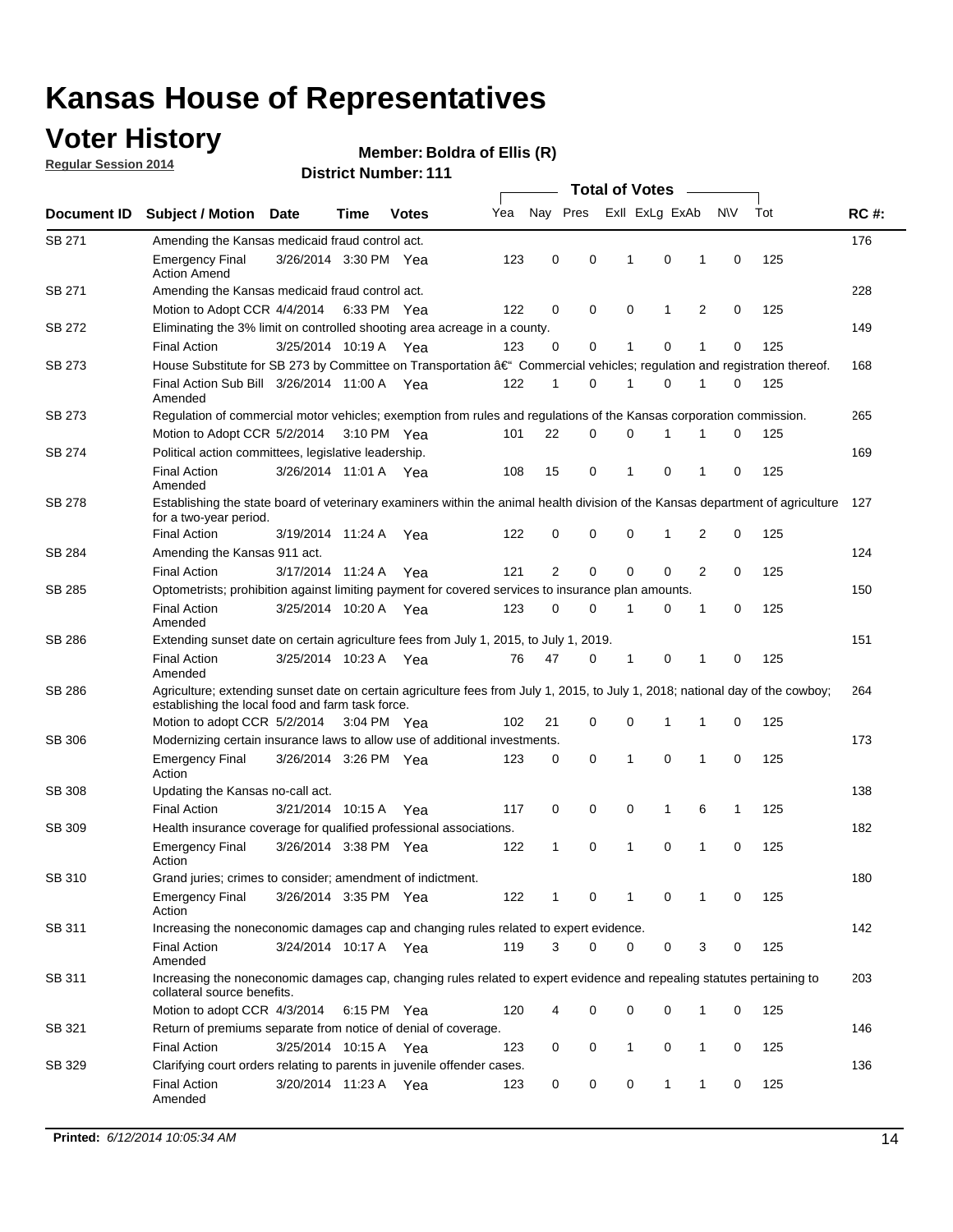#### **Voter History**

**Regular Session 2014**

| <b>District Number: 111</b> |  |
|-----------------------------|--|
|                             |  |

|                    |                                                                                                                                                                    |                       | <b>Total of Votes</b> |              |     |              |                         |              |                |              |           |     |             |
|--------------------|--------------------------------------------------------------------------------------------------------------------------------------------------------------------|-----------------------|-----------------------|--------------|-----|--------------|-------------------------|--------------|----------------|--------------|-----------|-----|-------------|
| <b>Document ID</b> | <b>Subject / Motion Date</b>                                                                                                                                       |                       | Time                  | <b>Votes</b> | Yea |              | Nay Pres                |              | Exll ExLg ExAb |              | <b>NV</b> | Tot | <b>RC#:</b> |
| SB 329             | Clarifying court orders relating to parents in juvenile offender cases and changing the statute of limitations on certain juvenile<br>offenses.                    |                       |                       |              |     |              |                         |              |                |              |           |     | 242         |
|                    | Motion to adopt CCR 4/30/2014 3:23 PM Yea                                                                                                                          |                       |                       |              | 122 | $\mathbf 1$  | 0                       | 1            | -1             | 0            | 0         | 125 |             |
| SB 344             | Special permits, oversized loads, transportation of hay or feed stuffs.                                                                                            |                       |                       |              |     |              |                         |              |                |              |           |     | 152         |
|                    | <b>Final Action</b><br>Amended                                                                                                                                     | 3/25/2014 10:24 A     |                       | Yea          | 122 | $\mathbf{1}$ | 0                       | 1            | 0              | $\mathbf{1}$ | 0         | 125 |             |
| <b>SB 349</b>      | Boiler safety act; deputy inspectors.                                                                                                                              |                       |                       |              |     |              |                         |              |                |              |           |     | 128         |
|                    | <b>Final Action</b><br>Amended                                                                                                                                     | 3/19/2014 11:25 A     |                       | Yea          | 119 | 3            | 0                       | 0            | 1              | 2            | 0         | 125 |             |
| SB 349             | Board of technical professions; recodification of professions and scope of practice, other; boiler safety act, deputy<br>inspectors.                               |                       |                       |              |     |              |                         |              |                |              |           |     | 215         |
|                    | Motion to Adopt CCR 4/4/2014                                                                                                                                       |                       | 10:02 A               | Yea          | 112 | 11           | 0                       | 1            | 0              | 1            | 0         | 125 |             |
| SB 351             | Vehicle identification numbers; penalties; damages.                                                                                                                |                       |                       |              |     |              |                         |              |                |              |           |     | 153         |
|                    | <b>Final Action</b>                                                                                                                                                | 3/25/2014 10:25 A     |                       | Yea          | 123 | 0            | 0                       | 1            | 0              | 1            | 0         | 125 |             |
| SB 357             | Increasing the number of allowable hunter education deferrals.                                                                                                     |                       |                       |              |     |              |                         |              |                |              |           |     | 154         |
|                    | <b>Final Action</b><br>Amended                                                                                                                                     | 3/25/2014 10:26 A     |                       | Yea          | 97  | 26           | 0                       | $\mathbf{1}$ | 0              | 1            | 0         | 125 |             |
| SB 357             | Authorizing land purchases by the state; amending process state uses to address seized wildlife; increasing the number of<br>allowable hunter education deferrals. |                       |                       |              |     |              |                         |              |                |              |           |     | 275         |
|                    | Motion to Adopt CCR 5/2/2014                                                                                                                                       |                       | 7:53 PM Yea           |              | 113 | 11           | 0                       | 0            | $\mathbf 0$    | 1            | 0         | 125 |             |
| SB 359             | Relating to asbestos-related liability.                                                                                                                            |                       |                       |              |     |              |                         |              |                |              |           |     | 177         |
|                    | <b>Emergency Final</b><br>Action                                                                                                                                   | 3/26/2014 3:32 PM Yea |                       |              | 94  | 29           | 0                       | 1            | $\Omega$       | 1            | 0         | 125 |             |
| <b>SB 367</b>      | Creating the student data privacy act.                                                                                                                             |                       |                       |              |     |              |                         |              |                |              |           |     | 186         |
|                    | <b>Emergency Final</b><br><b>Action Amend</b>                                                                                                                      | 3/26/2014 3:43 PM Yea |                       |              | 119 | 4            | 0                       | 1            | 0              | 1            | 0         | 125 |             |
| SB 367             | Creating the student data privacy act.                                                                                                                             |                       |                       |              |     |              |                         |              |                |              |           |     | 245         |
|                    | Motion to adopt CCR 4/30/2014 3:41 PM Yea                                                                                                                          |                       |                       |              | 123 | 0            | 0                       | 1            | 1              | 0            | 0         | 125 |             |
| SB 371             | Amending employment security law regarding disposition of penalty funds and disclosure of confidential information.                                                |                       |                       |              |     |              |                         |              |                |              |           |     | 129         |
|                    | <b>Final Action</b>                                                                                                                                                | 3/19/2014 11:27 A     |                       | Yea          | 90  | 32           | 0                       | $\mathbf 0$  | 1              | 2            | 0         | 125 |             |
| SB 372             | Amending the shared work unemployment compensation program; layoff aversion.                                                                                       |                       |                       |              |     |              |                         |              |                |              |           |     | 155         |
|                    | <b>Final Action</b>                                                                                                                                                | 3/25/2014 10:28 A     |                       | Yea          | 123 | 0            | 0                       | 1            | 0              | 1            | 0         | 125 |             |
| SB 402             | Amending statutes related to the Kansas criminal justice information system committee.                                                                             |                       |                       |              |     |              |                         |              |                |              |           |     | 178         |
|                    | <b>Emergency Final</b><br>Action                                                                                                                                   | 3/26/2014 3:33 PM Yea |                       |              | 123 | 0            | 0                       | 1            | 0              | $\mathbf{1}$ | 0         | 125 |             |
| SB 423             | Authorizing Department of Administration to sell Landon and Eisenhower state office buildings.                                                                     |                       |                       |              |     |              |                         |              |                |              |           |     | 233         |
|                    | <b>Final Action</b><br>Amended                                                                                                                                     | 4/5/2014              | 10:28 A               | Nay          | 66  | 55           | 0                       | 0            | 0              | 4            | 0         | 125 |             |
| SB 424             | Amending the statutory requirements for a valid hospital lien.                                                                                                     |                       |                       |              |     |              |                         |              |                |              |           |     | 183         |
|                    | <b>Emergency Final</b><br>Action                                                                                                                                   | 3/26/2014 3:39 PM Yea |                       |              | 115 | 8            | 0                       | 1            | 0              | 1            | 0         | 125 |             |
| <b>SCR 1618</b>    | Substitute for SCR 1618 by Committee on Federal and State Affairs -- State constitutional amendment authorizing raffles.                                           |                       |                       |              |     |              |                         |              |                |              |           |     | 170         |
|                    | Final Action Sub Bill 3/26/2014 11:06 A Yea                                                                                                                        |                       |                       |              | 102 | 19           | $\overline{\mathbf{c}}$ | 1            | 0              | 1            | 0         | 125 |             |
| <b>SCR 1620</b>    | Port authority; creation in Stafford, Kansas.                                                                                                                      |                       |                       |              |     |              |                         |              |                |              |           |     | 234         |
|                    | <b>Final Action</b>                                                                                                                                                | 4/5/2014              | 10:29 A               | Yea          | 121 | 0            | 0                       | 0            | 0              | 4            | 0         | 125 |             |